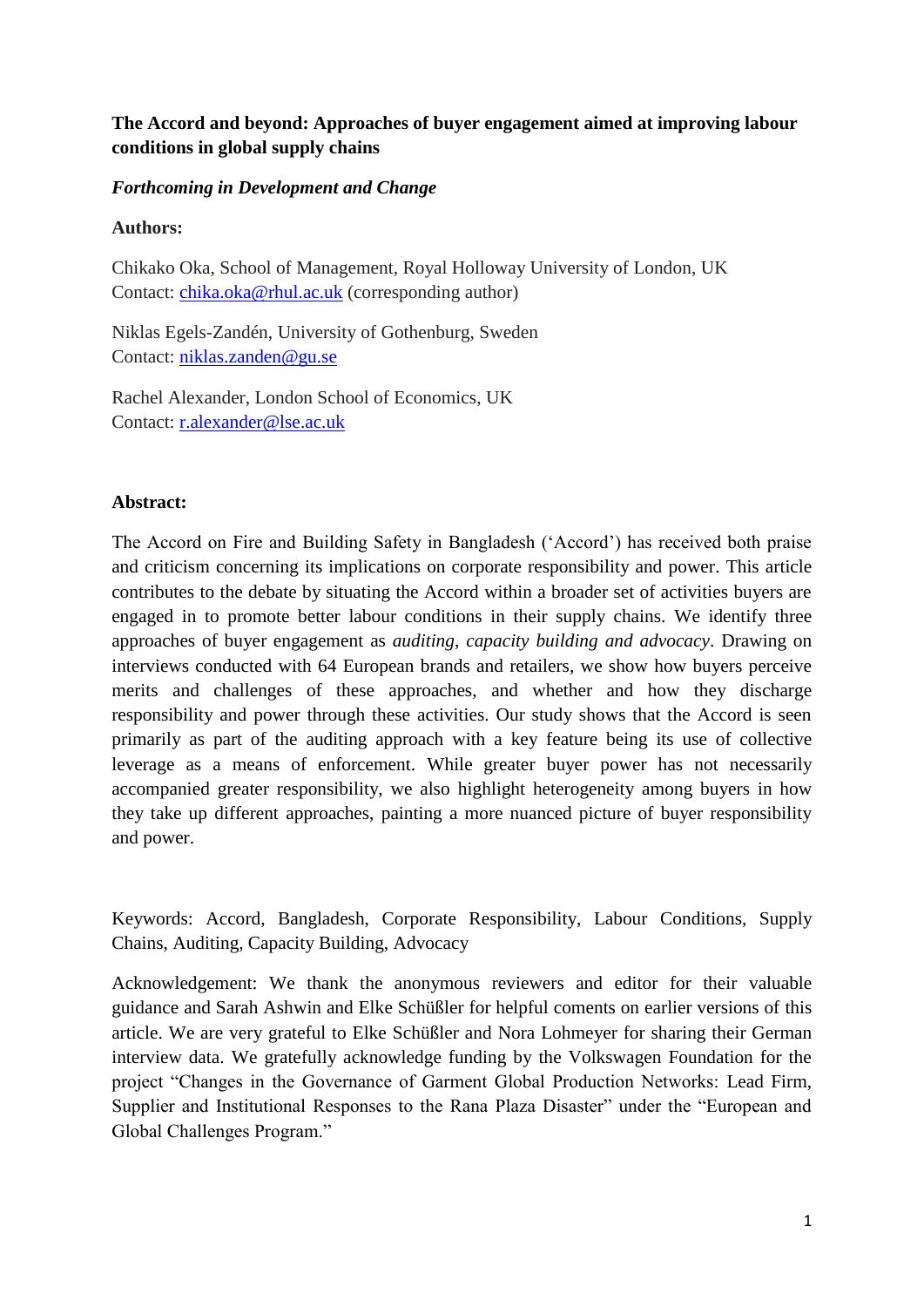#### **INTRODUCTION**

The Bangladesh Accord on Building and Fire Safety (hereafter, the Accord) that emerged in the aftermath of the Rana Plaza disaster in 2014 has been hailed as a breakthrough and a game-changer, given its embedded legal liability (Anner et al., 2013) and labour-inclusive nature (Donaghey and Reinecke, 2018). On the other hand, others question whether it really is a paradigm shift, given that it reproduces corporate power (Scheper, 2017) and serves as a white-washing tool for corporations (Salminen, 2018). The Accord thus reflects the ongoing broader debate on corporate responsibility and power in global supply chains.

In this debate, we hear little of what buyers themselves think about the Accord *and* how they situate the Accord in relation to their engagement with other activities aimed at better labour conditions in their supply chains. The Accord, however exceptional and novel its origin, governance, and legal implications may be, is just one of many corporate social responsibility (CSR) activities for global firms. Indeed, the Accord is rather limited in terms of issue scope (i.e. building and fire safety) and geography (Bangladesh), while global buyers are pressed to engage in a wider range of sustainability issues in their global supply chains. Therefore, we seek to understand the Accord and its significance (or lack thereof) by situating it among a broader set of buyer activities aimed at improving labour conditions in their supply chains.

To complement the other two articles in the guest issue covering workers and factory managers' perspectives, we delve into buyers' perspectives by drawing on 131 interviews with 64 garment firms headquartered in Germany, Sweden and the UK. We ask i) how does the Accord fit into the overall tool kit of buyer engagement? and ii) how do buyers perceive benefits and challenges of these activities? In light of the ongoing debate on buyer responsibility and power (or lack thereof) concerning the Accord, we will also examine the question of iii) how do buyers discharge responsibility and power as they engage in different types of activities? In so doing, we contribute to a better and more nuanced understanding of buyers' motivations, constraints, and their implications on corporate responsibility and power more broadly.

The rest of the article proceeds as follows. The literature review situates the Accord in the scholarly debate on buyer responsibility and power and discusses the three approaches employed by buyers: auditing, capacity building, and advocacy. We then give an overview of the garment retail landscape in Germany, Sweden, and the UK and discuss the data and method. The empirical section situates the Accord in relation to the three approaches and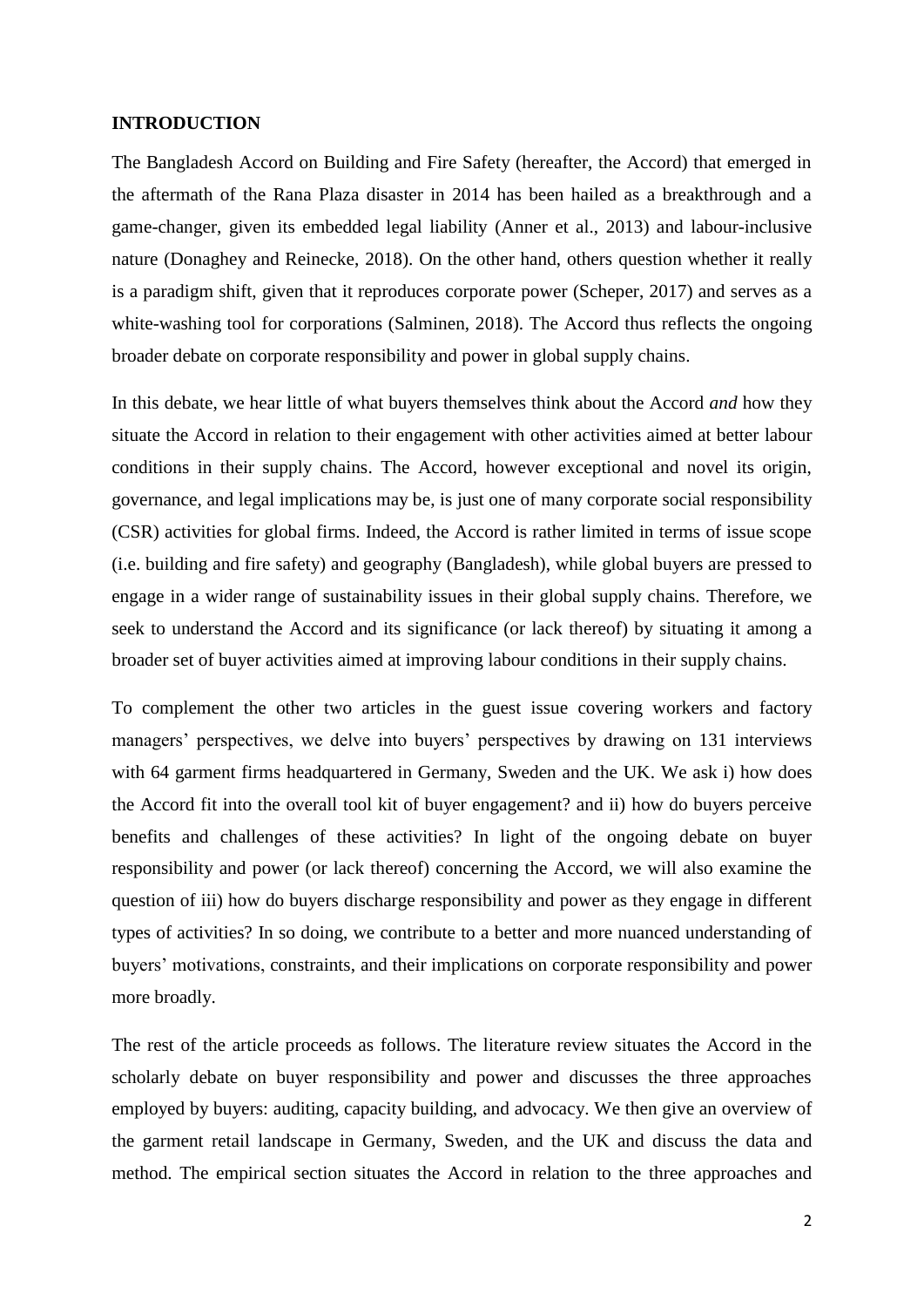shows how buyers perceive relative merits and demerits of each approach and how buyer power and responsibility manifest themselves. This is followed by the discussion section drawing out the key findings related to the three approaches and the conclusion highlighting contributions and policy implications, notably the need to level the playing field so that all buyers will be compelled to assume greater responsibility.

#### **BUYER RESPONSIBILITY, POWER, AND THE ACCORD**

Global firms sourcing from developing countries are often seen as accountable for ensuring fair working conditions in their supplier facilities. This expectation is based on two key assumptions. One is that buyers are, at least partly, responsible for suppliers' working conditions. The second is that these buyers have the power to regulate labour conditions in their supply chains.

Buyer responsibility for supply chain practices has evolved from denial and rejection in the 1980s, reluctant acknowledgment and development of corporate codes of conduct (CoCs) and auditing in the1990s, to a more proactive engagement by buyers in the past decade (Schrempf-Stirling and Palazzo, 2016). Against the background of activist campaigns and pressure, firms sourcing from poorly regulated environments have been compelled to fill a regulatory gap (Gereffi and Mayer, 2005). This process can be seen to be shifting responsibility from public institutions to private corporations.

Call for greater buyer responsibility is often based on the presumption that buyers wield overwhelming power vis-à-vis suppliers and producing country governments. Development and geography scholars tend to highlight uneven power relations and asymmetries between powerful and concentrated lead firms in the North and suppliers scattered in the Global South (Coe et al., 2008; Nadvi, 2008; Tokatli, 2007). Such power asymmetries and contradicting demands placed on suppliers underlie the anxieties and frustrations expressed by suppliers in the South (Ruwanpura and Wringley, 2011, 'FACTORY MANAGER ARTICLE' this issue).

On the other hand, others argue that buyers are less powerful than commonly assumed and that buyers have limited leverage vis-à-vis suppliers. First, buyers do not necessarily hold the balance of power in individual buyer-sell relationships (Alexander, 2019b). For example, many Tier 1 suppliers are no longer captive, dependent, or subservient as they are now themselves large multinationals with multiple subsidiaries and capable of offering full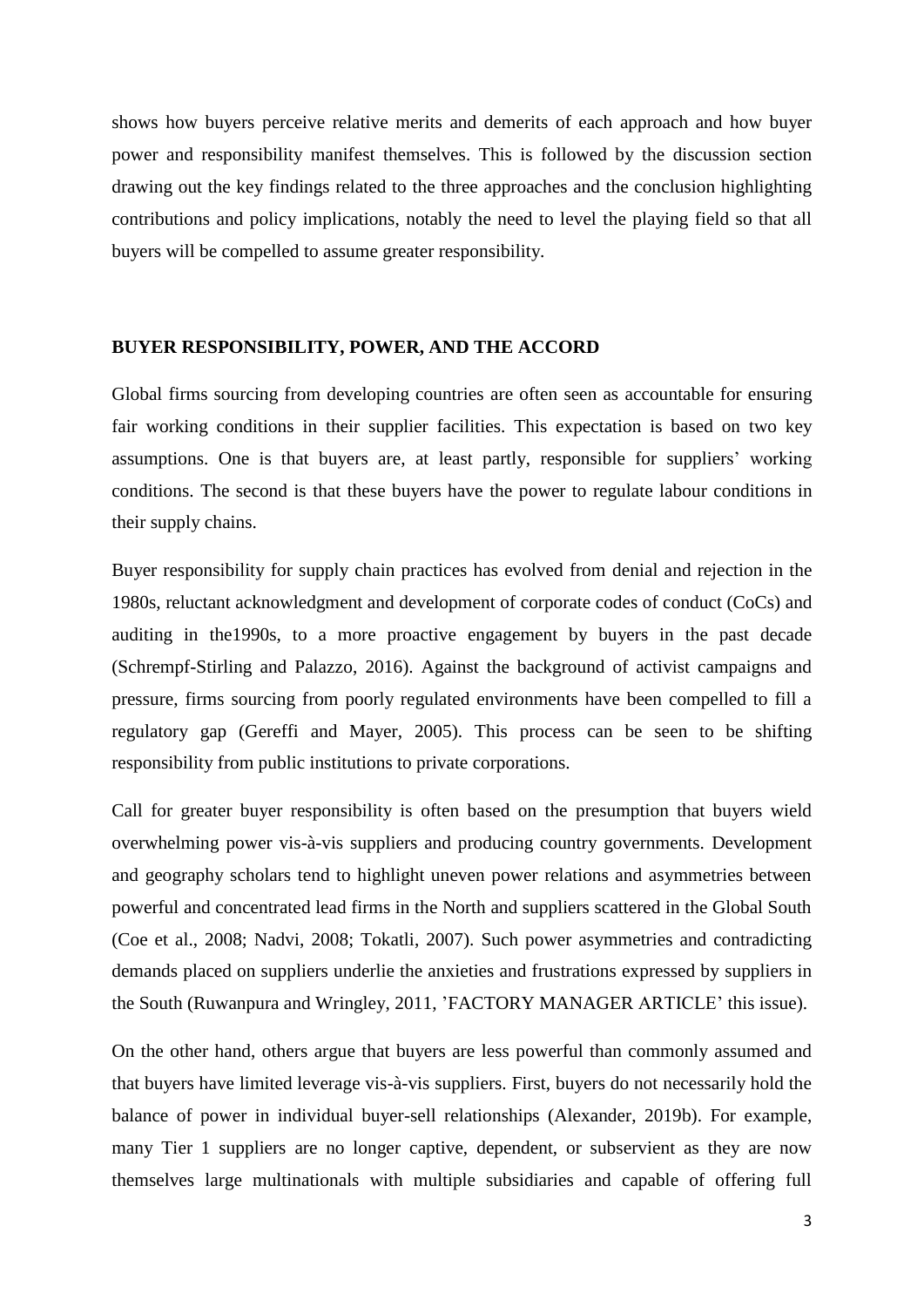package service (Azmeh and Nadvi, 2014; Merk, 2014). Second, factory managers facing contradictory and unrealistic buyer demands can engage in evasion*,* actively circumventing and disrupting institutional pressure through various means (Alexander, 2019b; Soundararajan et al., 2018). Third, intermediaries such as sourcing agents can dilute and limit buyer power (Oka, 2010; Soundararajan and Brown, 2016).

The question of buyer responsibility and power is at the heart of the debate surrounding the Accord. On one hand, the Accord is seen as a game changer given its labour-inclusive governance, embodying industrial democracy (Donaghey and Reinecke, 2018) and transnational industrial relations arrangement (Ashwin et al., 2019). Moreover, the Accord's legally binding nature has been heralded as a breakthrough, paving the way for joint liability in global supply chains (Anner et al., 2013). On the other hand, others critique the Accord for not changing power relations and becoming a self-serving tool for corporations. Here, the Accord is not seen as a paradigm shift because it reproduces transnational corporate buying power (Scheper, 2017) and it lacks shared responsibility on the part of buyers (Barrett et al., 2018). Moreover, some legal scholars argue that buyers can control liabilities arising from the legal binding nature of the Accord while giving them white-washing effects vis-à-vis consumers and regulators (Salminen, 2018).

In this debate, buyers' perspectives have been largely lacking, and they are often portrayed as irresponsible and greedy capitalists who only care about their reputation. However, we are starting to see emerging work on buying firms' perspectives on how they have reacted to the Rana Plaza disaster, engaged in the Accord and what has come out of the process. For example, scholars have shown that the Rana Plaza as a focusing event had greater effects on followers and laggards rather than leading garment firms (Schüßler et al., 2018), how buyers have constructed varying CSR identity (progressives vs. conservatives) as they engaged in the Accord process (Huber and Schormair, 2019), and how a group of progressive firms formed trust among themselves and with unions through the Accord that spilled over to another collective and union-inclusive initiative, ACT (Ashwin et al., 2019).

What still remains unexplored in the literature are buyers' perspectives of how they view the Accord vis-à-vis other activities they engage in, their relative merits and demerits, as well as how buyers discharge their responsibility and power through a range of activities (one of which being the Accord) in the post Rana Plaza era. It is important, therefore, to situate the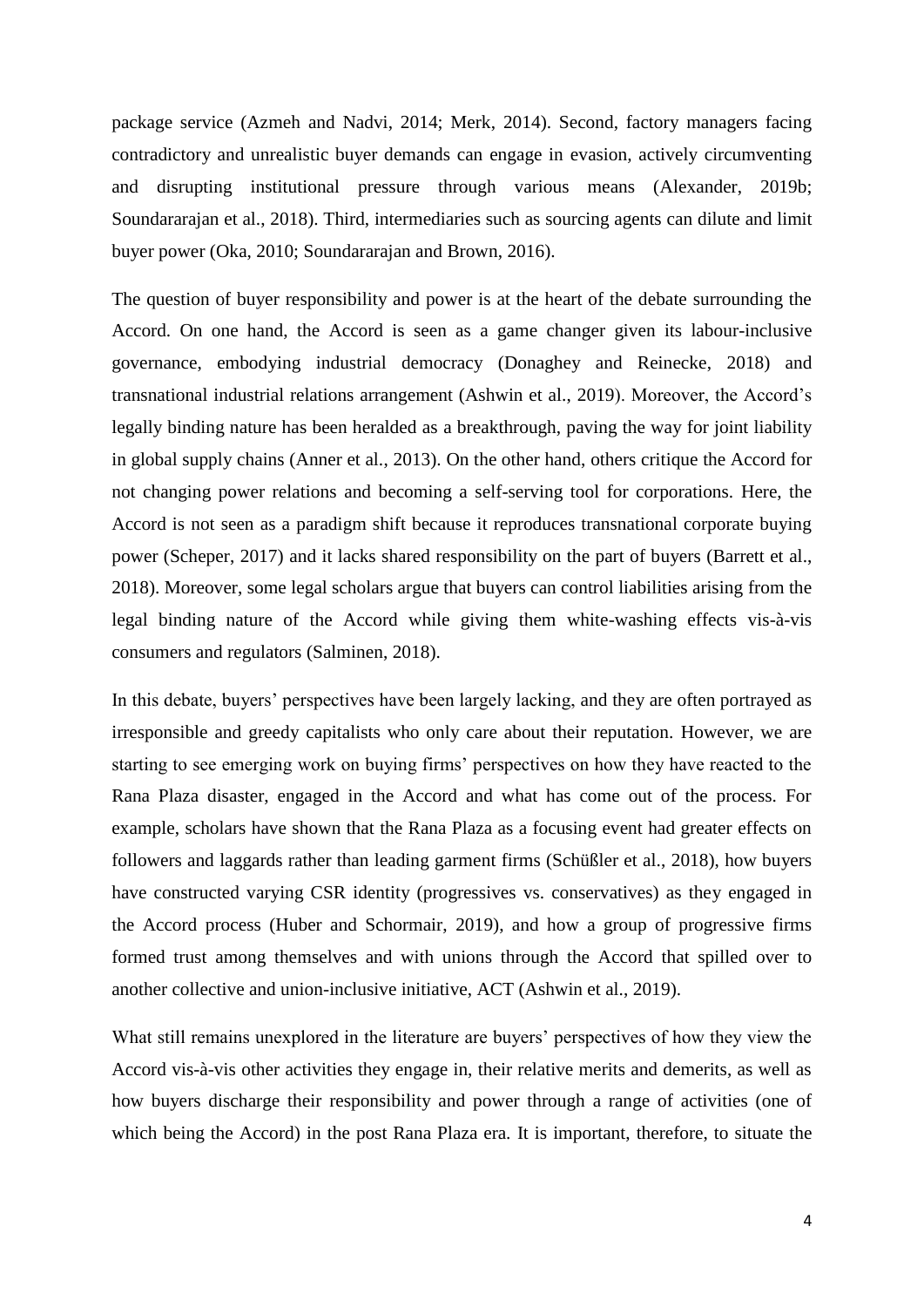Accord in relation to other activities buyers are engaged in to improve labour conditions in their supply chains.

#### **THREE APPROACHES OF BUYER ENGAGEMENT**

Drawing on the literature, we identify three main approaches that buyers use to promote positive changes in supply chain labour conditions as *auditing, capacity building* and *advocacy*.

Auditing has been at the centre of the corporate response to growing pressures for buyers to address poor working conditions in their supply chains (Bartley, 2003; O'Rourke, 2003). The system generally involves buying firms setting CoCs, having suppliers audited by internal or external auditors, and demanding remediation when violations are found. The auditing approach has been adopted by almost all major multinationals, making social auditing a US\$80 billion industry (AFL-CIO, 2014). The auditing approach can be separated into three aspects: standards, audits, and enforcement, each of which can pose different challenges.

Unilateral standards set by corporations have been criticized as weak and unaccountable (Jenkins et al., 2002). Although this issue is increasingly addressed as CoCs converge toward industry standards or the base codes of multi-stakeholder initiatives (MSIs), such as the Business Social Compliance Initiative (BSCI) or Ethical Trading Initiative (ETI) base codes, fragmentation continues in the garment industry private auditing systems (Turcotte et al., 2014). On the other hand, audits are often found to be unreliable due to the quality of auditors (LeBaron and Lister, 2015), as not all issues are amenable to auditing (Barrientos et al., 2011), and suppliers can engage in all sorts of dubious practices to hide non-compliance (Raworth and Kidder, 2009). Lastly, enforcement of remediation is not straightforward. Locke et al. (2009) called it "an open secret" that brands rarely exit factories due to compliance issues and they may not have enough leverage to enforce needed changes. These challenges explain the generally disappointing impact of CoCs and auditing on labour rights and working conditions in global supply chains (Egels-Zandén and Lindholm, 2015; Locke, 2013).

Given the limits to the auditing approach, a different approach emphasizing commitment and cooperation has been proposed as a promising alternative. Locke et al. (2009) argue that a commitment-based model characterized by information sharing, trust building, and problem solving between auditors, suppliers, and buyers can address deep seated problems that the traditional compliance model could not. Lund-Thomsen and Lindgreen (2014) identify a shift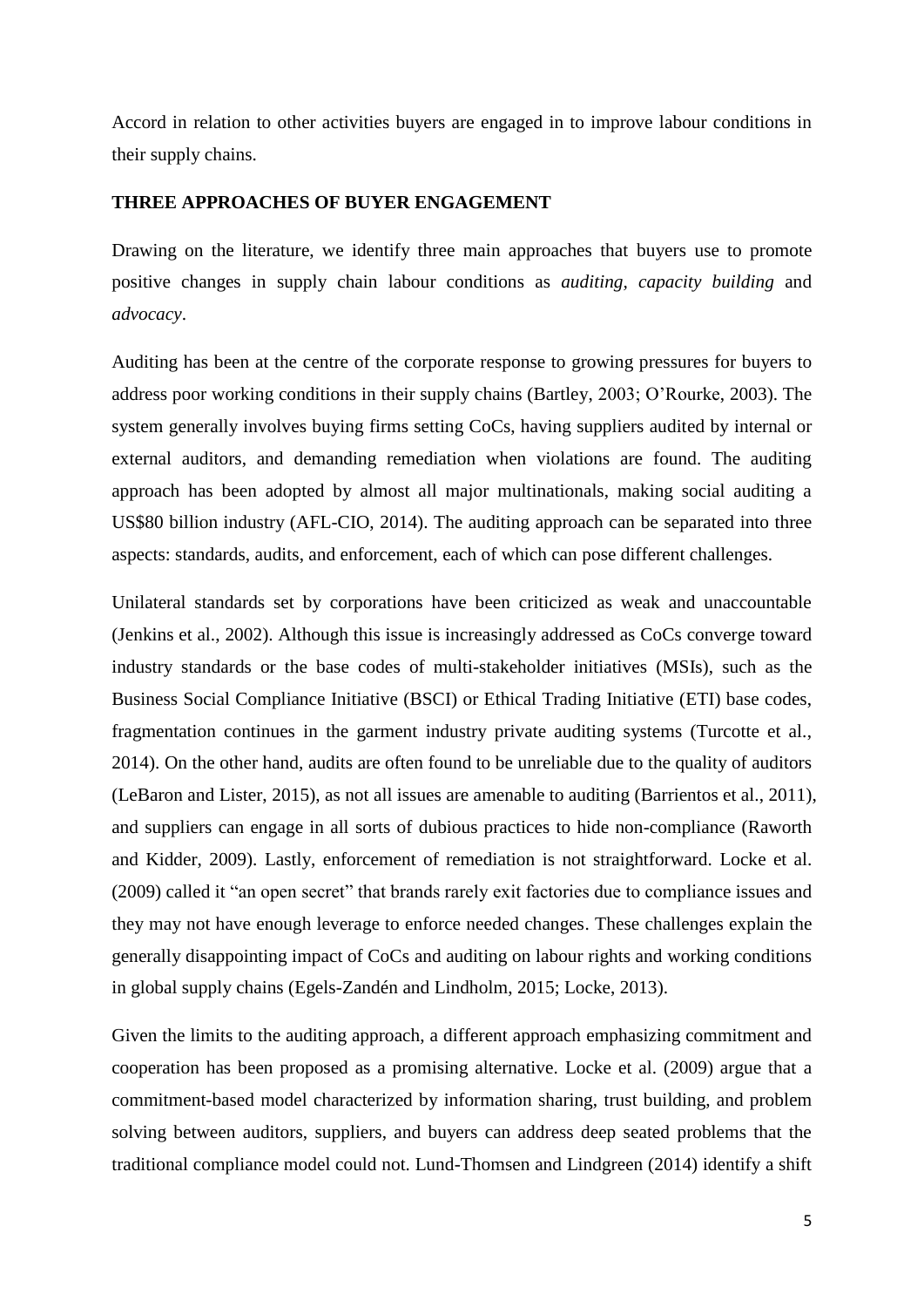(at least in discourse) from a compliance paradigm based on policing to a cooperative paradigm with seemingly higher levels of shared responsibility for addressing labour challenges. One of the core features of the cooperative paradigm is capacity building support from buyers for their suppliers (Lund-Thomsen and Lindgreen, 2014). Capacity building can take various forms, from training suppliers about sustainability standards (Riisgaard et al., 2019), empowering workers (e.g. BSR's HerProject), to introducing lean production techniques in supplier facilities (Distelhorst et al., 2017). Buyers can use capacity building approaches to address diverse and sometimes more complex challenges that producers face (Alexander, 2019a). Nonetheless, trade-offs and tensions between auditing and capacity building have been documented at the level of implementation (Riisgaard et al., 2019).

The third approach, advocacy, has received scarce attention in the literature on global supply chains. While there is emerging research on "responsible lobbying" seeking to promote social good through public policy means (Anastasiadis et al., 2018), such phenomenon in developing country contexts have been neglected. Although brands are often portrayed as culprits, some of them are playing the role of labour rights advocates. Oka (2018)'s work on brand advocacy draws attention to such political activities carried out by buyers, who pressure producer country governments to take pro-worker actions. Drawing on social movement theory and based on three episodes of brand advocacy in Cambodia, Oka shows how issue salience, mobilization structures, political opportunities and context, and resource dependence of actors shape the likelihood and success of brands' collective political action. In this nascent field, there is still much unknown. Who are involved in these activities? What are the merits and demerits of advocacy as perceived by brands? In this article, we expand the scope of brand advocacy to include advocacy vis-à-vis buying country governments as well as producing country governments.

Firms can use all of these approaches at once. Notably, some initiatives that buyers can sign up to can involve all three types of activities. For instance, BSCI, a business-driven initiative, has all three elements as they coordinate auditing, propose capacity building, and engage in advocacy vis-à-vis political actors. In this article, we consider buyers' perceptions of each type of engagement.

#### **CONTEXT, DATA AND METHOD**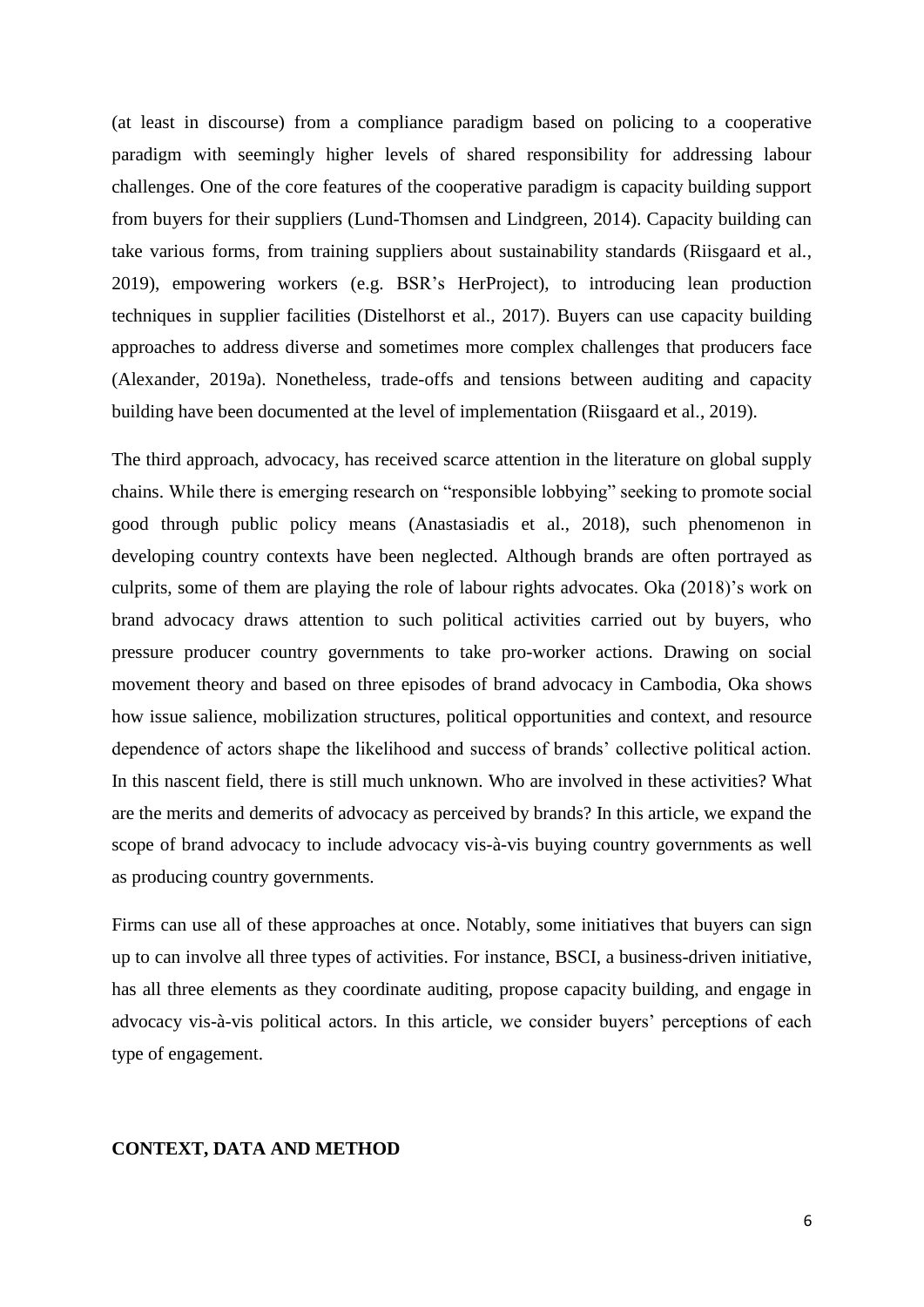This article focuses on understanding the ways that European buyers perceive their roles in governing labour standards for subcontracting suppliers. To learn about buyers' perspectives, we conducted semi-structured interviews with CSR managers, procurement managers and corporate strategy managers. Overall, the article draws on interviews with representatives of 64 European firms. These interviews were conducted between 2015 and 2019. All of the firms had over 30 million euros in annual revenue in 2015/2015. The firms we interviewed were selected as being among the largest domestically owned apparel brands and retailers in their respective countries in terms of revenue. They include 54 interviews with 22 German firms that rank in the domestically owned top 70, 33 interviews with 21 Swedish firms that rank in the domestically owned top 30 and 43 interviews with 21 British firms that rank in the domestically owned top 100. Between one and five interviews per firm were conducted. Additionally, the authors attended over 30 industry events where related topics were discussed during this period.

#### ---Table 1 about here---

The home countries for the firms interviewed for this study all have large apparel retail markets (billion US\$ in 2018: Germany 66, Sweden 9, UK 60) with a high level of concentration of sales within a small group of companies (top 20 companies retail market share in 2018: Germany 34%, Sweden 47%, UK 36%) (Euromonitor, 2019). A list of the top 20 garment retailers in each country is provided in Table 1. In all three countries, most retail takes place through clothing specialists (see Figure 1). However, the popularity of clothing specialists is decreasing with the growth of supermarkets in the apparel sector especially in the UK and online retail, which has already captured a significant share of the clothing market in Germany (Marketline, 2018a; Marketline 2018c).

Considering the largest domestic firms in each country, we can see significant differences. The UK and Germany are home to many large companies, with both countries housing 20 or more domestically owned garment sellers with over 1 billion US\$ turnover in 2015/2016. With the exception of H&M, most Swedish brands are smaller than those in the UK and Germany, with only two domestically owned garment sellers having over one billion US\$ in turnover in 2015/2016. Firms based in each of these countries often interact with other domestic firms in various national forums (e.g. ETI in the UK, the Swedish BSCI national chapter, BSCI in Germany). National histories of industrial relations prior to the trend of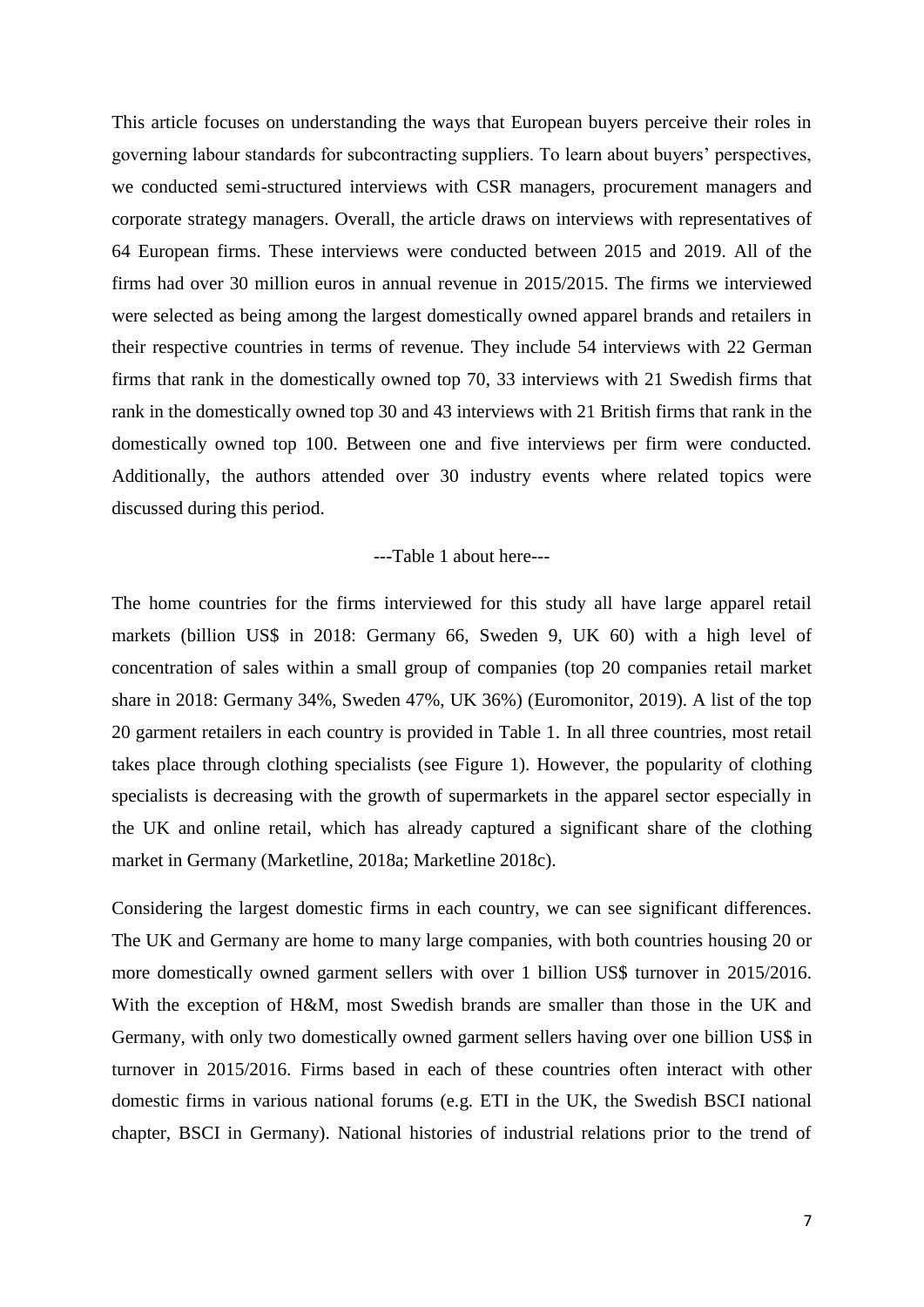outsourcing have been found to play a role in shaping contemporary labour governance institutions and norms in these countries (Alexander et al., 2019).

## ---Figure 1 about here-

Large brands and retailers in each of the countries have similar models which involve designing and marketing domestically and largely relying on independent suppliers to carry out production. Table 2 shows the top five sources of garment imports for each country in 2018. As can be seen, Bangladesh is an important sourcing location for each European country in this article.

---Table 2 about here---

Interview transcripts were coded using Nvivo qualitative analysis software to identify portions of text where respondents discussed benefits, challenges, power, responsibility and the three categories of activities (auditing, capacity building and advocacy). The authors systematically reviewed these passages to identify key perceptions emerging from the interviewees' responses to understand buyers' perspectives.

#### **EMPIRICAL FINDINGS**

#### **Auditing**

**.** 

The vast majority of firms in our sample have either internal or external staff auditing their suppliers' labour conditions. Despite its wide-spread use, CSR managers are well aware of the limitations of social auditing in bringing substantial progress to the lives of workers:

..if you look at auditing, 60 billion a year is spent on auditing, it means nothing, right, because if you look at what we've achieved, you know, workers' wages have gone down by like 30% in the last five years. Ours have gone up by 25%. So we've not made lives better through auditing because again, it is just that snapshot...it's just a piece of paper they can hide behind.<sup>1</sup>

While few companies are considering a shift away from auditing, no firm in our sample was willing to abandon auditing. This approach remains a cornerstone for many

<sup>&</sup>lt;sup>1</sup> CSR Manager, UK Firm $\omega$ , Interview 21 September 2016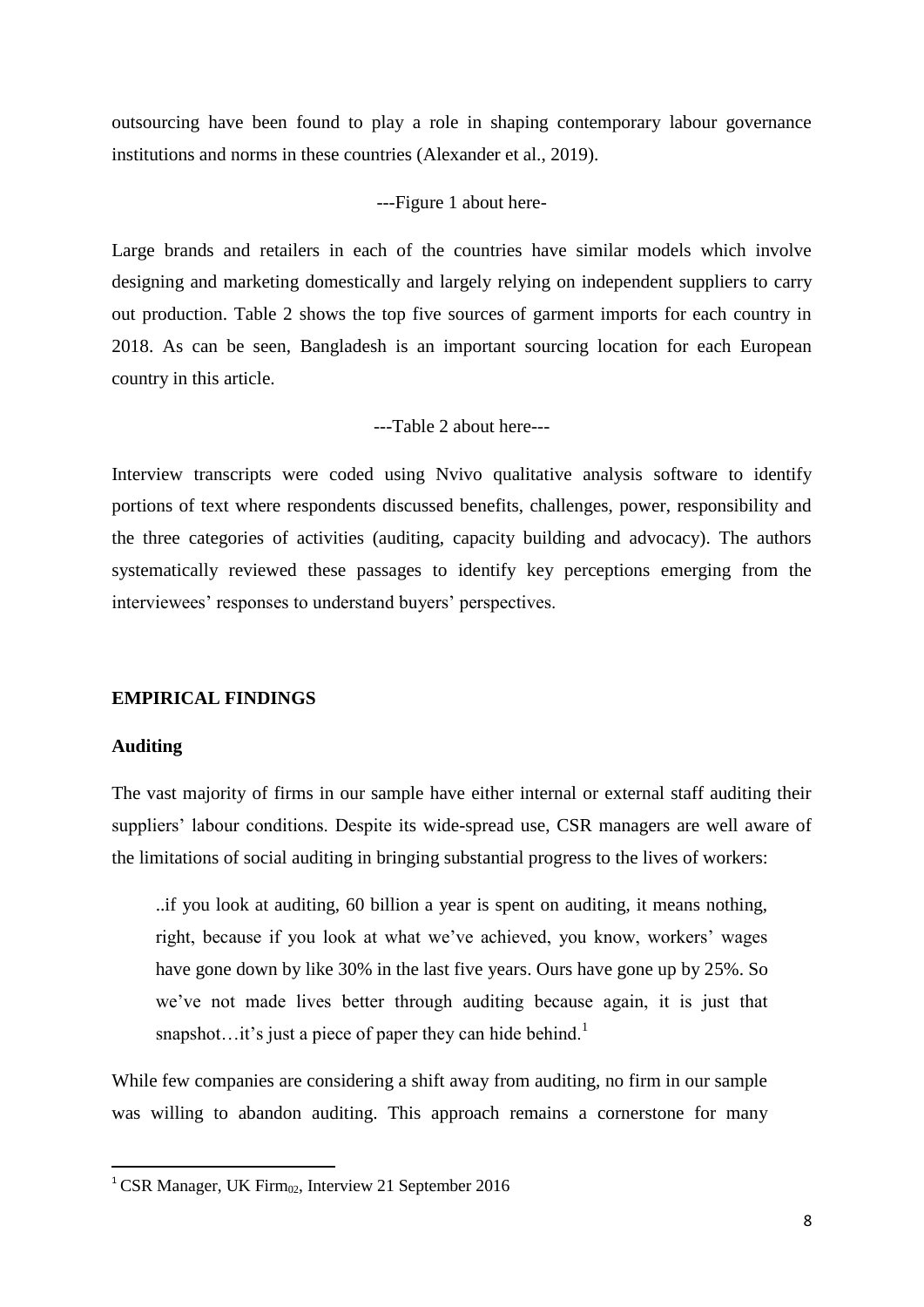companies, as it gives them a sense of control. One brand representative says "I cannot see that we would ever stop with auditing. You have to have some form of control function."<sup>2</sup> Another CSR manager says auditing gives some sort of indication and guideline, despite its limitations.

So whilst there's, these days, quite a lot of negativity around auditing, it still does have its purpose. We never take it as gospel, per se. It's a snapshot in time. It's as good as the person who conducted that audit on that particular day and the people who were present in the factory, cooperation, non-cooperation, accessibility to records and documents and so forth but it does give us an indication and a good guideline<sup>3</sup>.

One of the challenges of the auditing approach (apart from standards and audits themselves) is how to create incentives for suppliers to remediate. Although the need is very much felt, very few brands claim to have integrated compliance performance in sourcing decisions, as illustrated by one procurement manager:

I guess the challenge for us is, it's great that factories are hitting all of their compliance targets, but commercially they're not getting the orders. It's actually, 'How do you reward the good behaviour with orders?' rather than - which I think is what we're trying to figure out now from a sourcing and quality perspective, that we can give something back to those good suppliers.<sup>4</sup>

While carrots are rarely provided, even sticks are not so effective in many cases. Most of the brands and retailers we interviewed say they have different degrees of leverage vis-à-vis supplier manufacturers depending on the nature of their relationship (e.g. length, share of capacity), and they sometimes lack clout to get their supplier factories to implement remediation, as one CSR manager explains:

So the manufacturer partly failed to push it through because he did not necessarily depend on our orders and made it relatively clear that he was not

<sup>&</sup>lt;sup>2</sup> CSR Manager, Swedish Firm<sub>07</sub>, Interview 19 September 2016

 $3$  CSR Manager, UK Firm<sub>04</sub>, Interview 12 January 2017

 $4$  Procurement Manager, UK Firm $_{07}$ , Interview 17 February 2017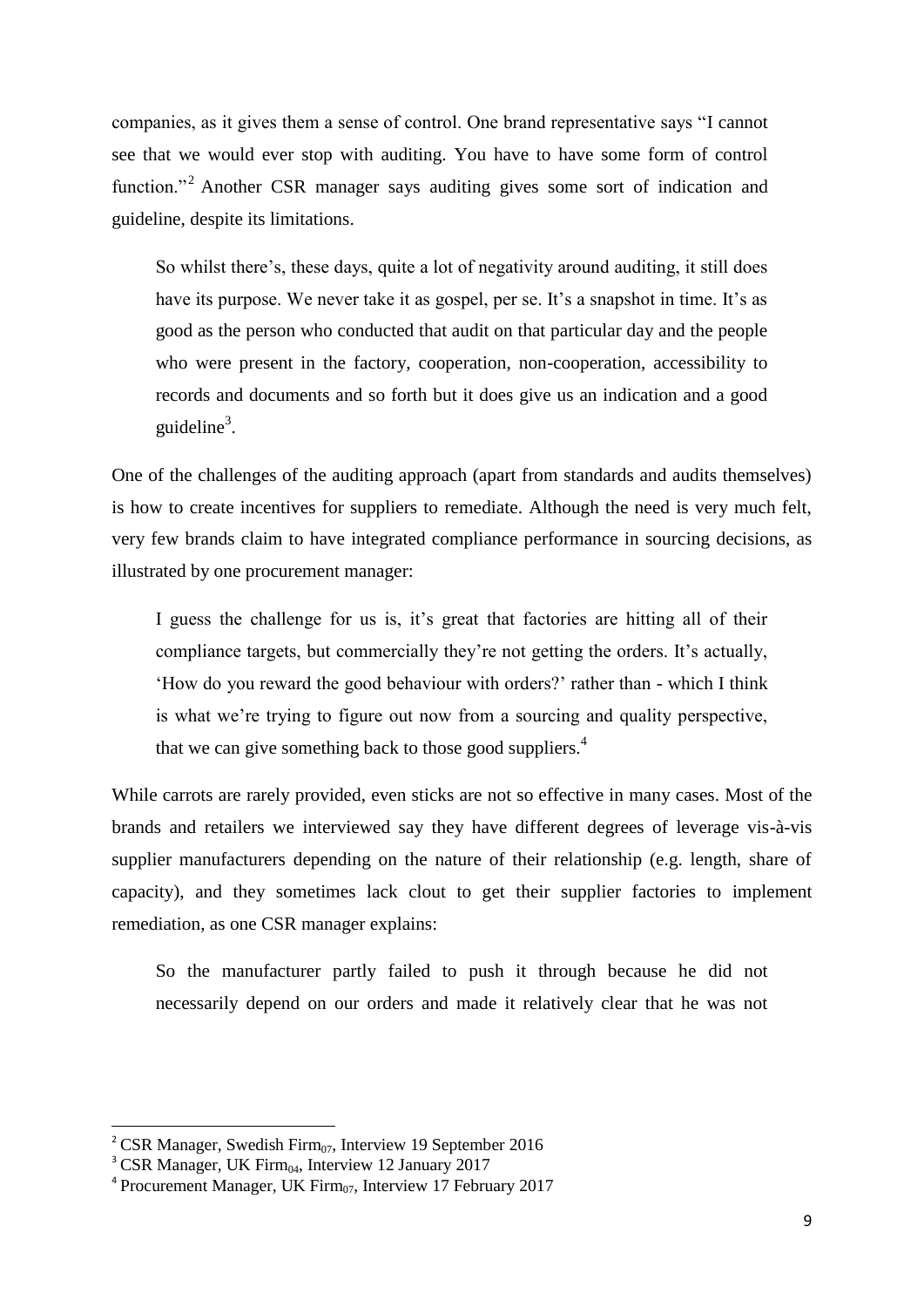willing to implement these standards. In general, this leads us to say goodbye to that manufacturer.<sup>5</sup>

However, the threat of stopping sourcing from the factory does not always give a sufficient incentive for suppliers to address violations, as another buyer comes in to replace them. This lack of leverage by individual buyers is especially salient in Bangladesh, where suppliers' production capacity is often very large, making it difficult for individual buyers to wield influence, as several buyers remarked. Smaller brands lacking leverage could also call on other larger brands to put things right as one CSR manager explains:

Oh and the other thing, who else is in that factory? Because if we're in there with H&M, if push comes to shove I can just call H&M and say "hey, can you help us with this?" and H&M will then, you know if I tell H&M this factory you know is not paying overtime, H&M will be outraged and they're bigger than we are in most cases, so they will go and make the factory pay overtime.<sup>6</sup>

In fact, the Accord has helped institutionalize such ad-hoc inter-brand cooperation: for each factory, one brand (often the most important buyer in the factory) is nominated to take lead in following up on remediation with the factory. While this can lead to fruitful cooperation among brands, it can also encourage free-riding by smaller brands participating in the Accord.

While the Accord is essentially an auditing approach, its key features lie in setting common standards, sharing common auditing systems, and most importantly, collective enforcement. While common standards and auditing systems have reduced auditing duplication and helped focus factories on remediation, collective response by over 200 buyers has enhanced buyer leverage. Quite a few brand representatives mentioned the Accord has helped expand their network and collaboration with other brands beyond their national network.

What I think it has influenced greatly is what can be achieved collaboratively in the wake of... the Accord…working together. My network with ethical compliance people had always been limited to the ETI. I can tell you all my equivalents in all the big brands in the UK...Now my closest allies would be in Germany, for instance.<sup>7</sup>

 $5$  CSR Manager, German Firm<sub>06</sub>, Interview 6 June 2016

 $6$  CSR Manager, Germany Firm<sub>07</sub>, Interview 13 June 2016

 $7$  CSR Manager, UK Firm $_{01}$ , Interview 16 September 2016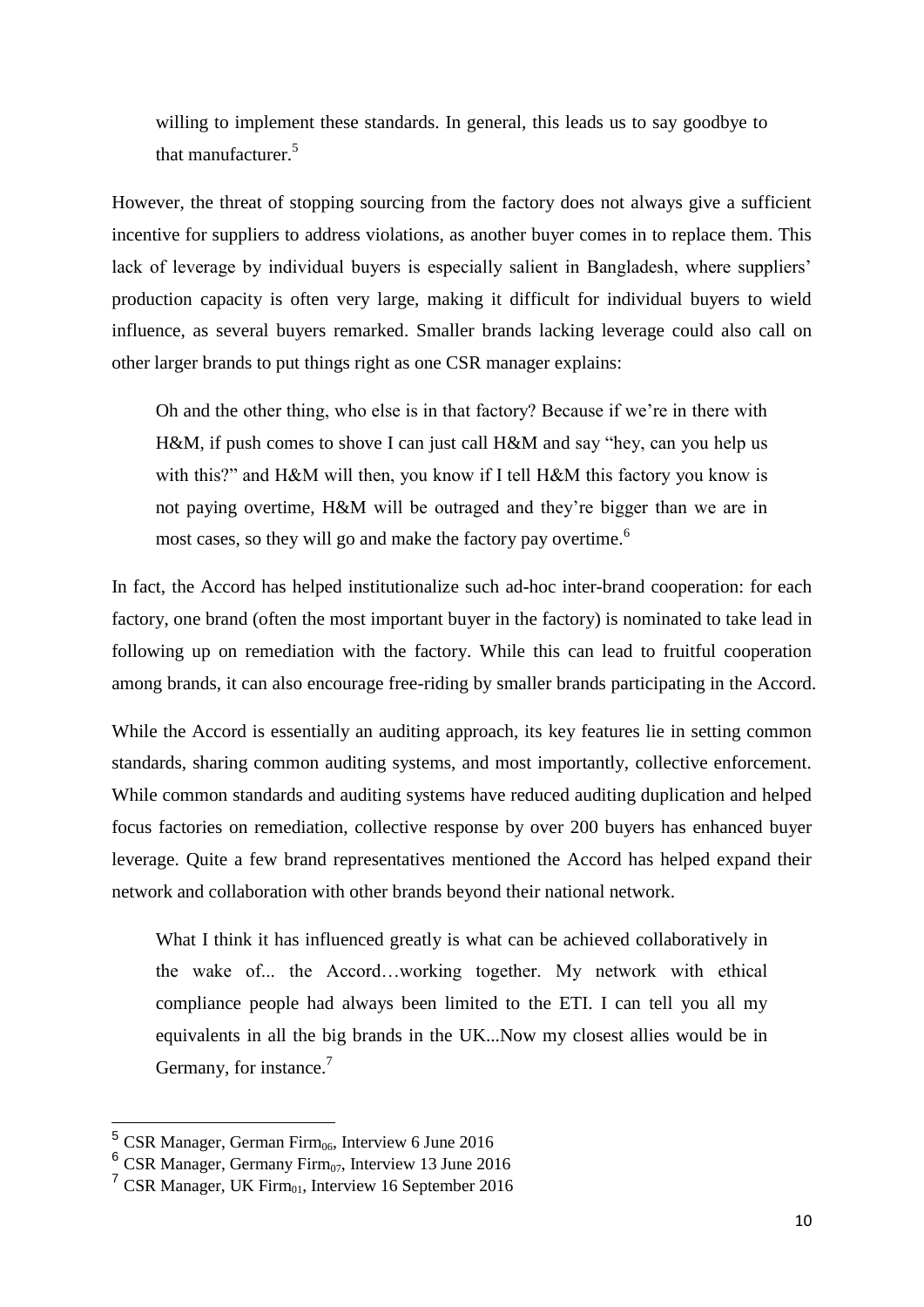The situation is somewhat different in Sweden with the vast majority of firms stating that while the Accord did create space for inter-brand meetings, this has not translated into any indepth meaningful international collaboration. This is partly due to the fact that Swedish brands are fairly small and less global (except H&M) than their counterparts in Germany and the UK, and they tend to let H&M take lead in global discussions and initiatives while they remain in the Swedish circles.

In the beginning there was a lot with the Accord. You got bombarded with emails. There were meetings with other brands and factory managers to discuss how to solve issues…Now it has settled down as we have elected representatives to discuss and negotiation with unions and other stakeholders. We now mainly have contact with the Swedish brands that we know from other initiatives as well.<sup>8</sup>

In general, however, the growth of inter-brand networks and collaboration has translated into a greater collective leverage vis-à-vis suppliers. One brand representative described the weight of a collective compliance approach as follows:

The thing with the Accord is obviously it kind of links in with the national action plan, and if somewhere was unsafe, then the combined weight of 200 buyers all saying we're not going to work with you, unless you do A, B, C, whatever, focuses a bit more attention by those suppliers who are perhaps before might have been more tempted to go well, actually I don't mind about losing this customer, I've got all these other ones.<sup>9</sup>

This is in line with the findings of 'FACTORY MANAGER ARTICLE' (in this issue), showing how factory managers view and live the concentrated power of buyers due to the Accord and another similar initiative, the Alliance for Bangladesh Worker Safety. The question then is how buyers view their responsibility for remediation once auditing identifies certain deficiencies. Out of the firms that we interviewed that source from Bangladesh, almost half of them said they assist suppliers in conducting rigorous review of safety standards, around a third said they assist suppliers in setting up or maintaining workplace safety committees and about one in ten said they have purposefully paid higher prices to support factories' improvements (4 Swedish, 2 German and 0 UK firms).

 $8$  CSR Manager, Swedish Firm<sub>08</sub>, Interview 20 December 2016

 $\degree$  CSR Manager, UK Firm<sub>03</sub>, Interview 6 December 2016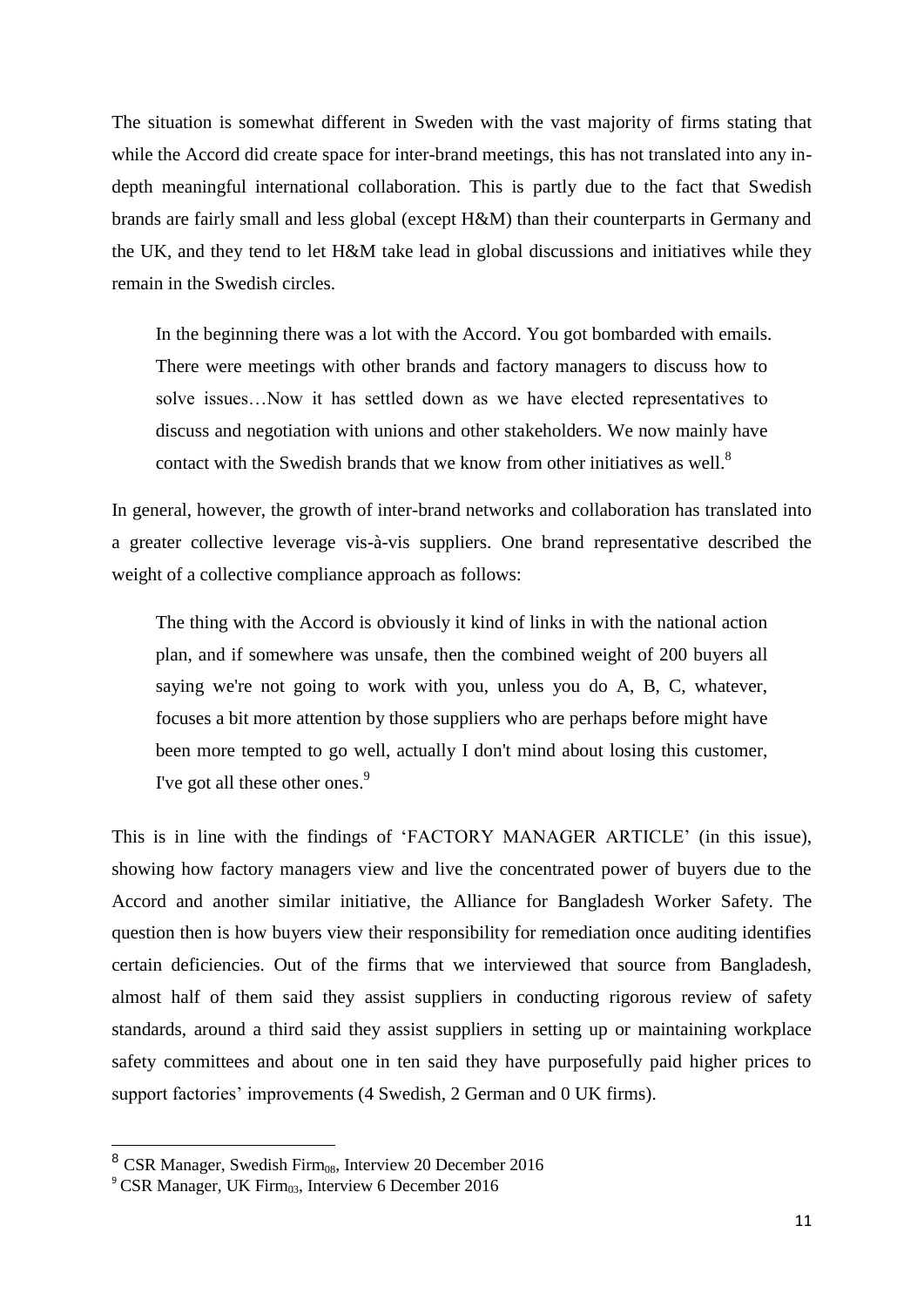Very few of the buyers we interviewed shared the actual cost of remediation with their suppliers. Many buyers felt that it was not their responsibility to pay for factories' improvements. Some said that factory owners themselves say they do not want the buyers to "own" their factory's machinery or equipment. A few, especially Swedish buyers said that they were paying a purchasing price that should allow factory management to cover such costs themselves, saying that "We are really nice when it comes to prices. We do not pressure purchasing prices like maniacs like many other brands do and we have gained a reputation that we can be trusted."<sup>10</sup> Moreover, a few brand representatives pointed out that Bangladeshi factory owners do have resource slack, as exhibited by their Porsches, Rolexes, and helicopters.

The non-corporate participants [of the Accord] are obsessed with making the companies pay for the remediation, even though, you know, the factory owners, well we made a list how we knew that our factories would be able to pay for their remediation project and one of the criteria we used was, does the owner own a helicopter. You know, so these poor third world people they may have to delay buying their fourth apartment in London in order to pay for the Accord.<sup>11</sup>

Nonetheless, other brand representatives are more circumspect about the vast riches of Bangladeshi factory owners, recognizing financial difficulties many of them are facing.

### **Capacity Building**

 $\overline{a}$ 

While buyers tend to eschew shouldering the direct cost of remediation, they appear to be more willing to invest in capacity building activities. One CSR manager said "We tend not to just give money direct. It's always money like for, you know, through the training programme or resources support rather than actually just giving cash over to a factory."<sup>12</sup> Indeed, capacity building is increasingly seen as a promising alternative or complement to traditional auditing. Given that auditing and capacity building normally come from the same CSR budget, there is a trade-off between these activities, however. One of the consequences of the Accord to some (especially medium size) brands is that CSR budget has been diverted to the Accord at the expense of other CSR work including capacity building.

<sup>&</sup>lt;sup>10</sup> CSR Manager, Swedish Firm<sub>17,</sub> Interview 10 December 2016

<sup>&</sup>lt;sup>11</sup>CSR Manager, German Firm<sub>07</sub>, Interview 13 June 2016

<sup>&</sup>lt;sup>12</sup> CSR Manager, UK Firm $\alpha$ , Interview 12 January 2017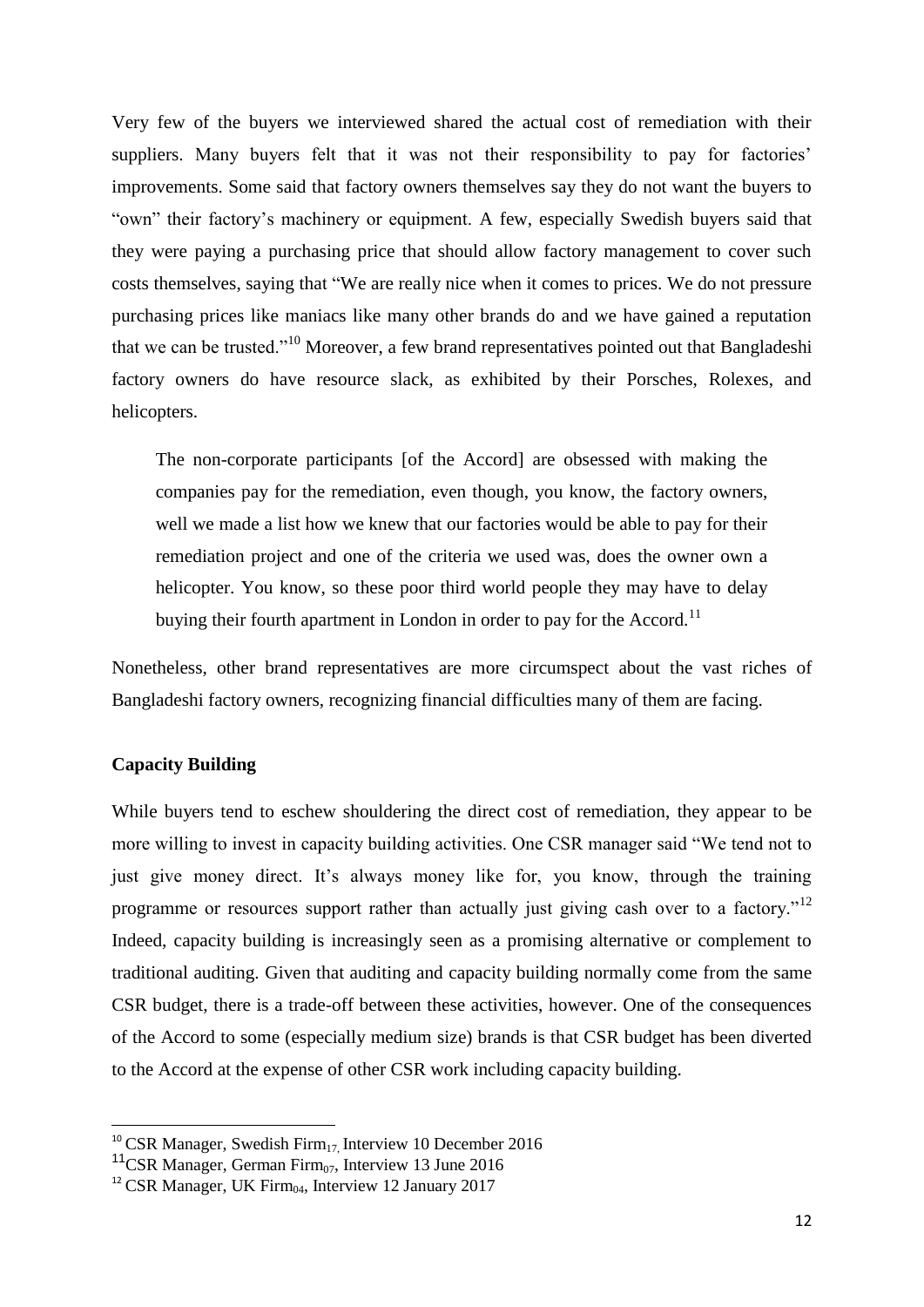Yeah, we basically ended up dropping a lot of other CSR work in order to do the Accord work. And you know it's important to understand how fundamentally different from social compliance the Accord is. You know only now they're trying to add on a training component to the Accord.<sup>13</sup>

While small or medium-sized firms found the Accord-related expenses rather expensive, larger firms found the Accord fees more manageable. When asked whether they have reduced other CSR work because of the resources allocated for the Accord work, one brand responded "No, no, definitely not, definitely not. Because [the Accord] membership fees are of manageable magnitude for a company of our size, to be totally honest $^{1,14}$ 

Despite the trade-offs, many CSR managers spoke of the need to engage in capacity building to address deeper issues and bring about change. One interviewee stated, 'Today you have to do development and education if you want to achieve any form of change. If not, you could audit every year but it will not lead to any form of change."<sup>15</sup> Moreover, engaging in capacity building projects allows them to 'tell nice stories' in their CSR reports, as one manager candidly admitted.<sup>16</sup>

Capacity building can be seen as taking two main forms. Some capacity building is designed as part of ongoing auditing approaches. For example, supplier induction training when a new relationship begins with a factory. The Accord is an auditing programme that has an element of capacity building as training is provided to joint labour-management safety committees. However, other capacity building programmes are designed as standalone initiatives that may be targeted at a particular issue and are often implemented through pilot projects. An example is HerProject, aiming at better worker health and empowerment coordinated by BSR (Business for Social Responsibility).

In terms of buyer-supplier relationships, capacity building involves longer-term commitment with more frequent interactions than auditing requires. Many firms in this study claim to be shifting from short-term transactional relationships to longer-term relationships with fewer

<sup>&</sup>lt;sup>13</sup> CSR Manager, German Firm $_{07}$ , Interview 13 June 2016

<sup>&</sup>lt;sup>14</sup> CSR Manager, German Firm<sub>06</sub>, Interview 06 June 2016

<sup>&</sup>lt;sup>15</sup> CSR Manager, Swedish Firm<sub>07</sub>, Interview 19 September 2016.

<sup>&</sup>lt;sup>16</sup> CSR Manager, UK Firm<sub>05</sub>, Interview 16 May 2019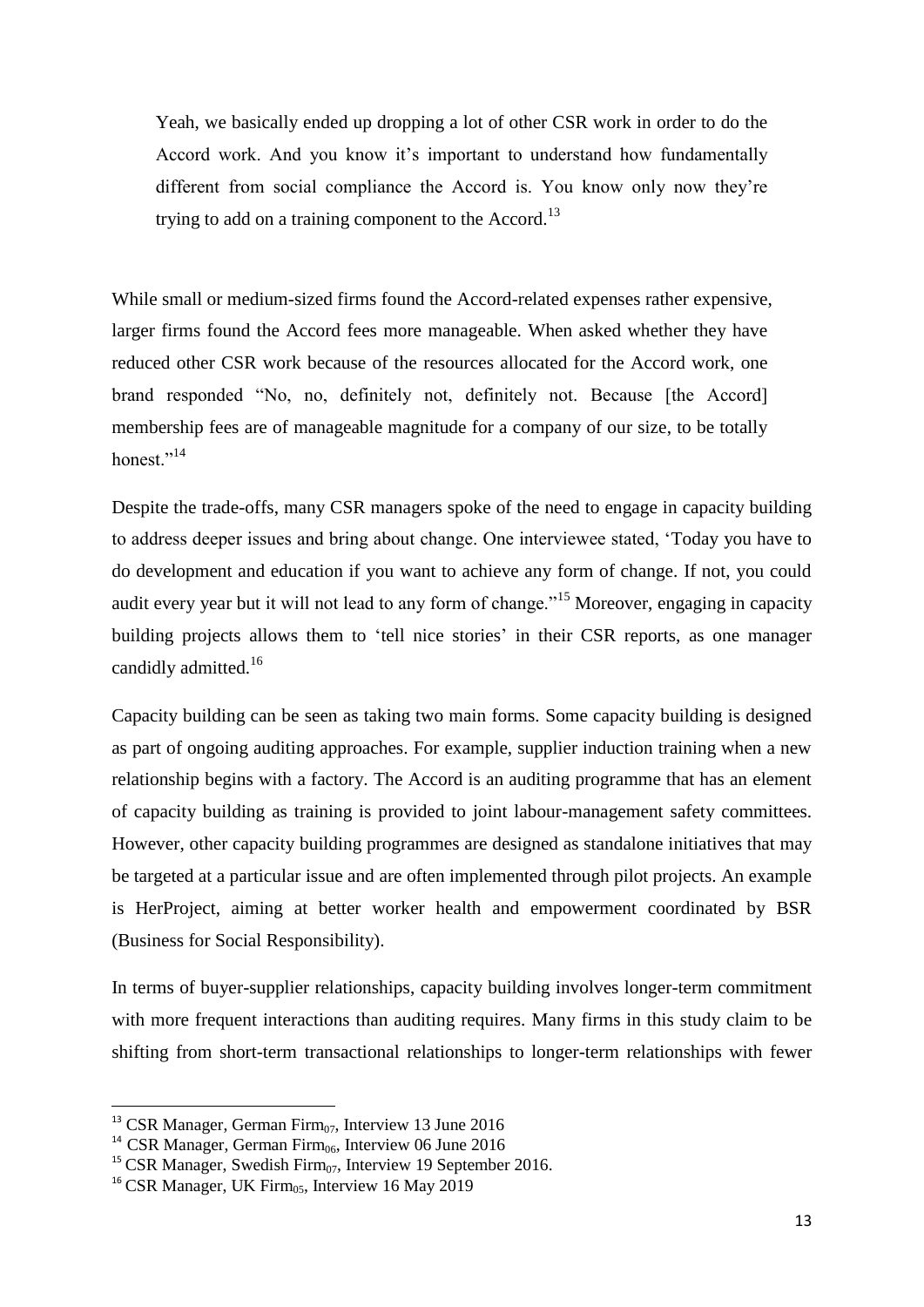suppliers. Although partnership is emphasized, asymmetrical power and subtle coercion remain an important part of getting suppliers to join programmes specifically focused on capacity building. Buyers tend to urge their strategic suppliers to join these programmes based on the understanding that it is a necessary part of doing business as one CSR manager explains:

Right now we are trying to get our largest supplier in Bangladesh involved in HERproject. We are just getting started but they [supplier management] understand that this is really important and see this as part of their business.<sup>17</sup>

Despite the growing interest and excitement about how capacity building can address rootcause issues (as opposed to auditing), the reality is that not all brands are actively involved or willing to invest. And when they do, they often target their strategic suppliers in selected countries, limiting the reach and impact.

They [most brands] don't want to go beyond auditing initiatives, because auditing is sufficient for their business model. Say you're a US brand and you're concerned about suppliers from a liability point of view, and you are relatively mid-range or smaller, you won't invest in any of these other types of capacity programs.<sup>18</sup>

We've got many other programmes that are happening within factories beyond compliance that our teams are kind of often in and out of those, particularly our strategic suppliers, which is probably around 20 per cent.<sup>19</sup>

#### **Advocacy**

**.** 

Advocacy seeks to bring about change at the industry and/or national level, which can be in producing and/or buying countries. Most firms in our sample have been engaged in some sort of advocacy activities, often by way of their membership in MSIs or business associations. One UK firm representative pointed out that businesses need to go beyond the compliance mode and engage with government actors to address systemic challenges.

<sup>&</sup>lt;sup>17</sup> CSR manager, Swedish Firm<sub>12</sub>, Interview 12 October 2016

<sup>&</sup>lt;sup>18</sup> CSR manager, German Firm<sub>06</sub>, Interview 8 May 2017.

<sup>&</sup>lt;sup>19</sup> CSR Manager, UK Firm<sub>14</sub>, Interview 4 October 2017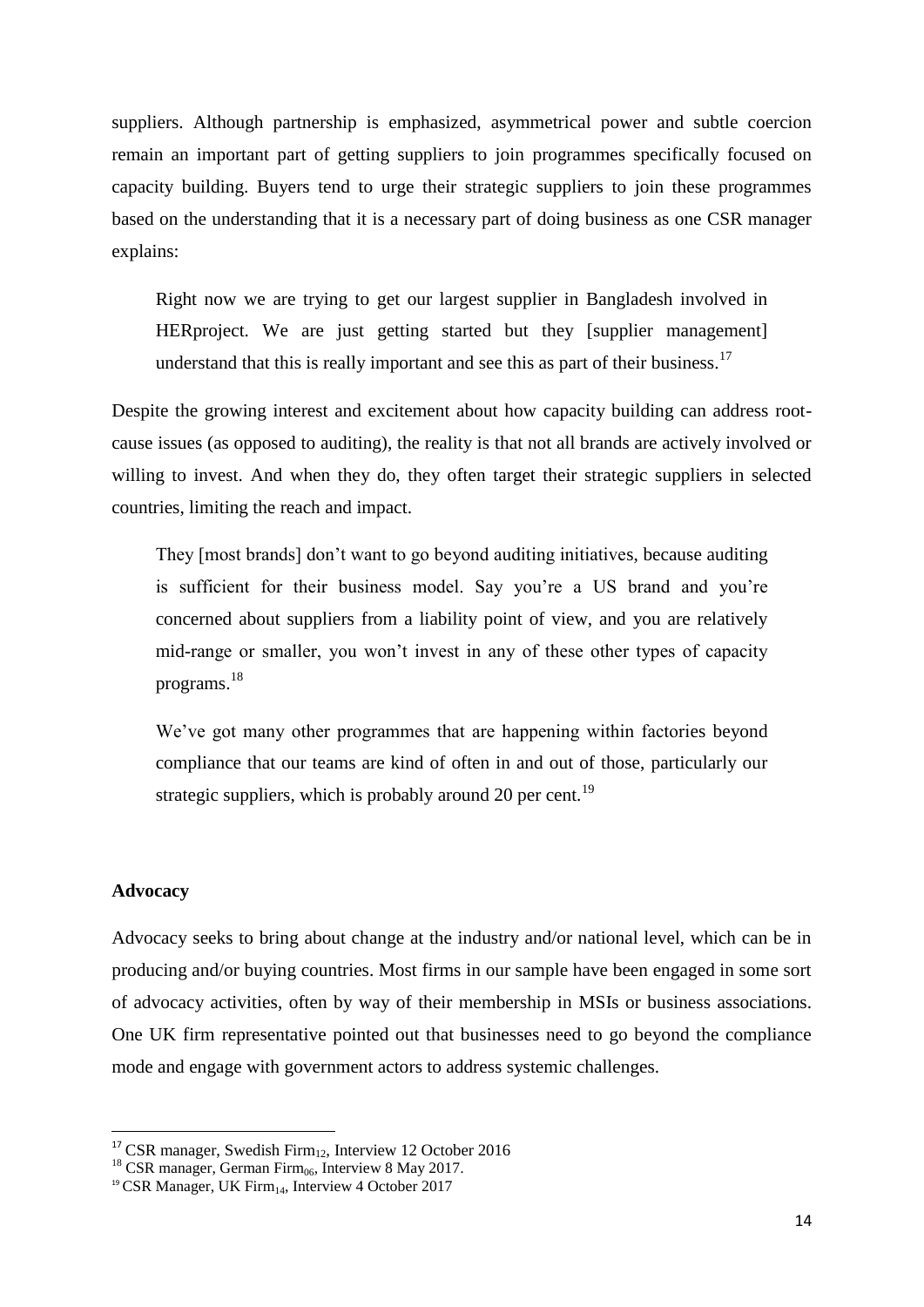We have to be able to call it out when it's a particular problem. For example ... when we're talking about migration and things like that. Is that a government issue? Is it a business issue? Is it both? Where do people start to work together? The agenda is advancing so much and we can't just stick in this compliance, labour standard world. $^{20}$ 

In Bangladesh as well as in other garment producing countries, some leading brands have been engaged in advocacy, which can be ad-hoc or more institutionalized. Ad-hoc advocacy can take the form of boycotts, letter writing, and tête-à-tête meetings with government officials. For instance, in February 2017 a group of brands threatened to boycott the Dhaka Apparel summit, a flagship event organized by the BGMEA in response to the violent crackdown of striking workers in Ashulia. C&A, Gap, H&M, Inditex, Next, Tchibo, and VF Corporation announced their intention of not participating in the Summit, expressing concerns of how the government handled the labour unrest.<sup>21</sup> This threat of boycott led to the immediate release of detained activists.

Many of our interviewed brands have written or signed letters to governments expressing concerns or demanding changes concerning labour rights, laws, or wages. Under pressure by activist campaigns, global brands have urged the Bangladeshi government to raise the minimum wage on several occasions, the latest of which was the wage talk in the summer 2018<sup>22</sup> One Swedish brand which signed letters to the Bangladeshi government asking for higher minimum wages in the past recounts as follows.

We have been part of a group writing letters to the government in Dhaka about raising the minimum wage and that we will continue to source from Bangladesh. Hopefully, this was one of the things that led to the recent wage increase.  $^{23}$ 

Nonetheless, one CSR manager experienced in dealing with government officials questions the benefit and impact of signing letters, arguing that local presence and close contact are crucial:

<sup>&</sup>lt;sup>20</sup> CSR Manager, UK Firm<sub>14</sub>, Interview 11 October 2017

<sup>21</sup> [https://sustainablebrands.com/read/leadership/h-m-zara-boycott-dhaka-apparel-summit-over-worker](https://sustainablebrands.com/read/leadership/h-m-zara-boycott-dhaka-apparel-summit-over-worker-treatment-issues)[treatment-issues](https://sustainablebrands.com/read/leadership/h-m-zara-boycott-dhaka-apparel-summit-over-worker-treatment-issues)

<sup>&</sup>lt;sup>22</sup> [https://www.just-style.com/news/new-call-for-brand-support-ahead-of-bangladesh-wage](https://www.just-style.com/news/new-call-for-brand-support-ahead-of-bangladesh-wage-talks_id134335.aspx)[talks\\_id134335.aspx](https://www.just-style.com/news/new-call-for-brand-support-ahead-of-bangladesh-wage-talks_id134335.aspx)

 $\frac{23}{23}$  CSR Manager, Swedish Firm $\alpha$ , Interview 16 December 2016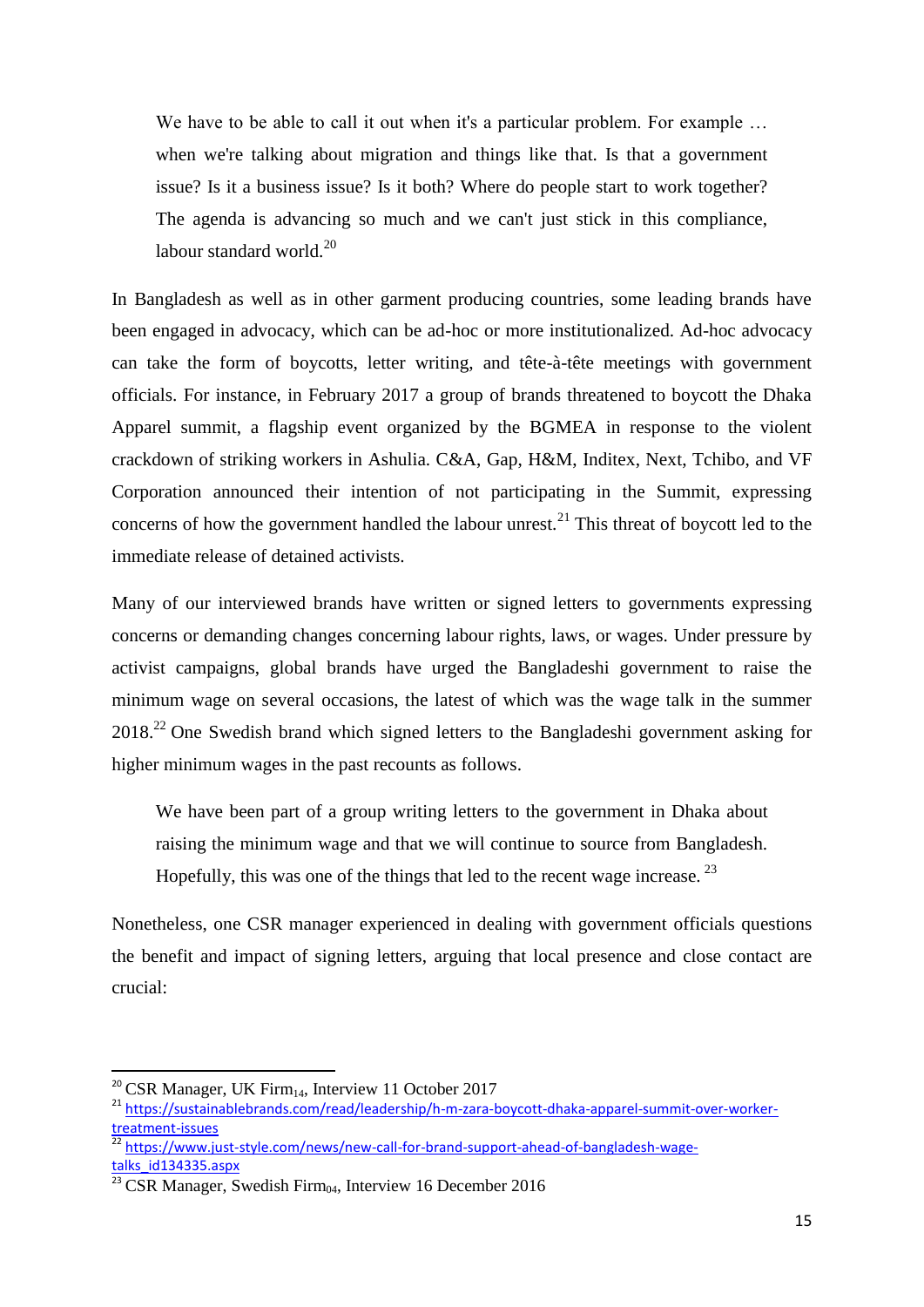It's very interesting when you work directly with government as I do, I talk to ministers, see how brands that are local and on the ground, this is what we try to do, you need to have local insights and local mobility. It's very different to people who sit back say in London and write letters. I'm a bit critical that letters sometimes don't achieve anything. It makes you feel good you sign on it. If you really want to have effective influence and action, you need to engage with officials in a very close way<sup>24</sup>.

A few buyers engage in ad-hoc advocacy via meeting government officials. For example, the CEO of H&M has met with key government figures in Bangladesh on several occasions and held public press conferences afterwards explaining the reasons for the meetings. <sup>25</sup> Nonetheless, such political activities are often reserved for very large buyers with important presence and clout in the country. One relatively large German retailer explains as follows: "But you don't have more influence than that. And I can't sit down with the prime minister of Bangladesh or someone else and say 'You should XYZ.' H&M might be able to do that. It is told that by now, they've got 800 people in the office in Dhaka."<sup>26</sup>

While brands' responses to unfolding events are largely ad-hoc, there is increasing institutionalization of brand advocacy. The Accord has an element of advocacy, as its implementation, maintenance and survival involved extensive lobbying on the part of brands vis-à-vis the Bangladeshi government and the BGMEA, a business association that represents Bangladeshi garment factories, according to one long-time member of the Accord steering committee.<sup>27</sup> Brands' collective leverage was crucial in getting the powerful industry association to listen, as one manager recounts.

But it [collective leverage] also put massive pressure, thank God, on the industry association, the BGMEA, which are... I mean they're all factory owners; they're all involved in parliament as well. They're not exactly the nicest people in the world but it made them have to take notice and get involved and say, "Okay, well we're going to

 $24$  CSR Manager, German Firm<sub>06</sub>, Interview 8 March 2017

 $25$  For example, in September 2012, as was reported in Radio Sweden (2012-09-05).

<sup>26</sup> Procurement Manager, German Firm02, Interview 20 April 2016

 $27$  Informal talk at an industry event, 13 February 2019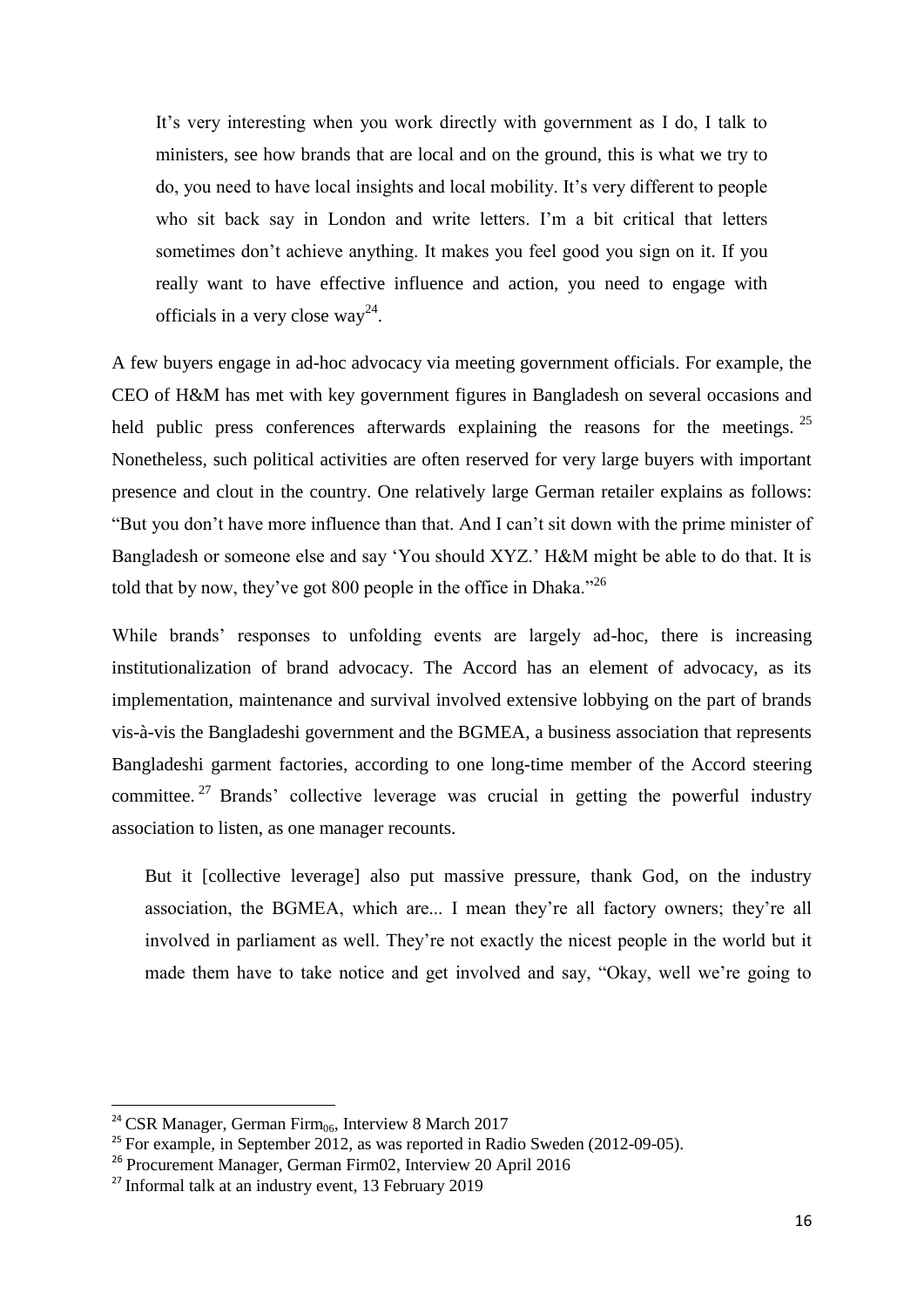have to take this seriously," because if they didn't then brands would have had to pull back. They would have lost that sourcing.<sup>28</sup>

Another example of institutionalized advocacy is the ACT initiative, which involves a coalition of global garment firms seeking to promote industry-wide collective bargaining agreements in key garment producing countries (Ashwin et al., 2019). The basic idea of ACT is to get industry associations, unions, and government to negotiate a living wage that applies to the whole industry, on a country-by-country basis. Here, collective leverage becomes even more indispensable, as highlighted by one ACT-member brand representative,

Actually, we need everybody…So some of the collaborations that we do will really, really work because actually, we have the power of huge retailers saying, 'You know what, Mr Government Official, you need to do the following.' And they go, 'Well, actually, we probably should if we want to keep this industry within our country.' So that can be really powerful. But one letter from one retailer to a government is not going to have any effect at all. So I do think collaboration is really important.<sup>29</sup>

Despite such collective leverage of brands, advocacy vis-à-vis state actors and entrenched interest has its limits, however. The most telling example in Bangladesh is how the Court kept postponing the decision on whether to extend the Accord beyond 2018. While a compromise has been reached to replace the Accord with a new safety entity governed by the industry association, brands, and trade unions, the whole process incarnates the tug-of-war between the Bangladeshi government and factory owners on one hand, and a coalition of brands on the other.

Meanwhile, there is a growing interest in lobbying buyers' home country governments to strengthen regulation, which is another type of advocacy. More than a few brands mentioned the need to "level the playing field" to make sure their competitors do not "undercut" their effort. Some brands are more proactive in lobbying for stronger legislation while others are passively welcoming. One slightly up-market brand said they are in favour of regulation as it will make it more expensive for other brands.<sup>30</sup> Also, regulation helps convince internal

<sup>&</sup>lt;sup>28</sup> CSR Manager, UK Firm<sub>02</sub>, Interview 21 September 2016

<sup>&</sup>lt;sup>29</sup> CSR Manager, UK Firm $_{07}$ , Interview 20 February 2017

 $30$  CSR Manager, German Firm $_{05}$ , Interview 3 June 2016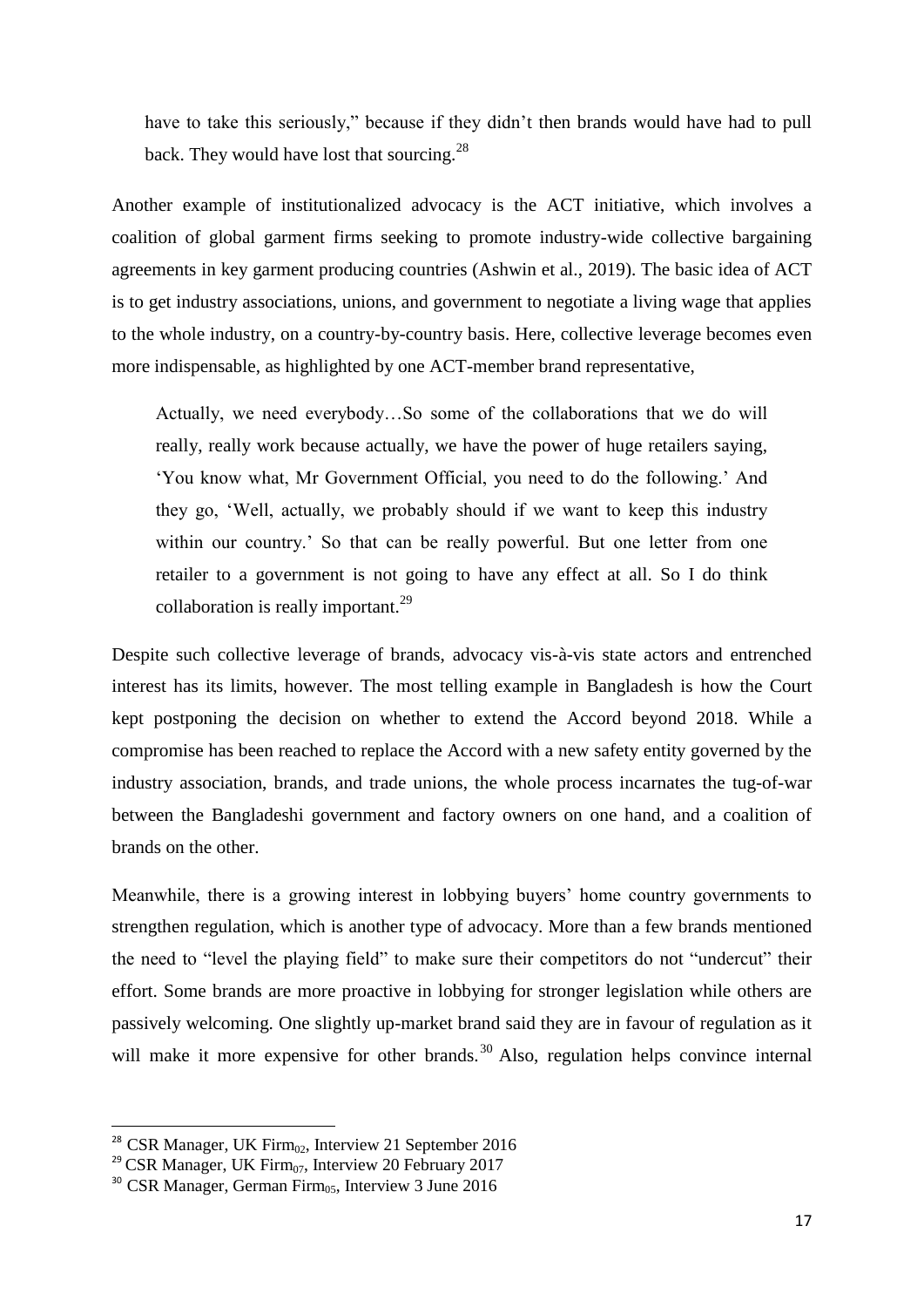sceptics within buying companies as CSR managers try to make their case. When asked whether the UK Modern Slavery Act was a good thing, one brand responded as follows:

I think it's a good thing if we're – I guess at XXX we've always tried to do things to a certain level and some of the pushback that you sometimes get from other parts of the organisation is when you have competitors who are not operating at the same level….Government legislation lifts everybody up to a certain base level. It makes it a much more even playing field. The Modern Slavery Act, you could actually choose to do nothing with it as long as you made that clear that you weren't doing anything in your statement that you make. But the consumers are not going to be impressed with any business that is doing nothing to address slavery in their business or supply chain. So yeah, I think there's a role to play.

#### *Buyer Responsibility and Power across the Three Approaches*

The main three approaches (auditing, capacity building, and advocacy) and different types we have identified within these approaches are summarized in Table 3. Auditing can be conducted by internal or external auditors. A potentially more important distinction is whether the design of the auditing system is individual or collective. Three components of the design can be considered: standards, audits, and enforcement. Traditional social auditing has individual standards (CoC), individually-hired auditors (in-house or external), and enforcement by individual buyers. This is the most criticized form of social auditing. Brands themselves are well aware of the limitations, as illustrated above. Nonetheless, the practice continues because it gives buyers some assurance and guidelines at a manageable cost.

#### ---Table 3 about here---

Despite much hype and excitement surrounding the Accord, it is essentially an auditing approach (complemented by training). It can be distinguished from many other auditing approaches in that it incorporates common standards, common audit platforms, and more importantly collective enforcement. While some third-party auditing systems have common standards and common audits (e.g. BSCI, Better Work), enforcement is usually individual in the sense that violations can affect sourcing from a single buyer only, if at all. Thus, what really distinguishes the Accord from other auditing initiatives is collective enforcement in the form of the threat of stopping from over 200 participating buyers.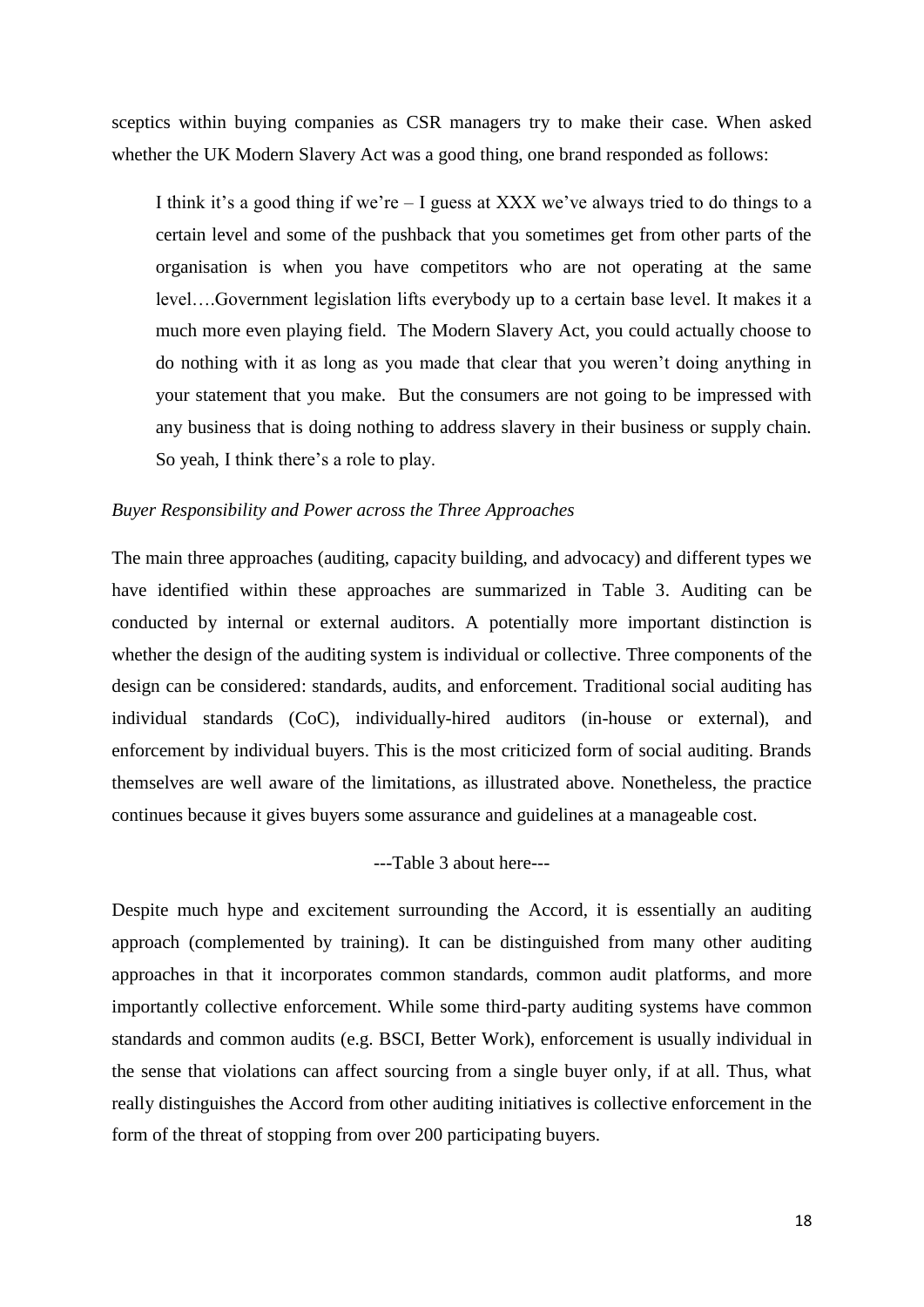Auditing is one of many activities global buyers are engaged in to promote better labour conditions in their supply chains, however. While few brands actually shoulder the cost of remediation, more brands are willing to invest in capacity building programs (in-house or external) covering a range of issues. While the main mandate of the Accord is auditing, it also carries out training to managers and workers. This can be considered as collective capacity building, where buyers pool resources and let one programme conduct training to their shared suppliers. Brands see capacity building as more promising than auditing in tackling a range of deeper issues such as worker empowerment. Moreover, talking about these initiatives in CSR reports make them look good. Nonetheless, not all buyers invest in capacity building initiatives and when they do, they tend to target their strategic suppliers only, limiting their reach and impact.

The least documented activity type is advocacy. We have identified ad-hoc (e.g. letter writing, boycotts) as well as more institutionalized form of advocacy (e.g. ACT), which can be individual but increasingly shifting to collective. The advantage of advocacy is its potential to address industry-wide issues at a political level, which can lead to sweeping changes. Besides, showing that brands care by signing letters and talking to government officials is also a good PR gesture. Nonetheless, effective advocacy vis-à-vis powerful actors requires size, clout, and local presence, which is not always possible. Moreover, there are limits to what buyers can do in the face of a recalcitrant government and entrenched interest, as the extreme difficulty of extending the Accord attests.

Examining the three approaches of buyer engagement shows that buyers are consolidating power through exploiting collective leverage vis-à-vis suppliers and political actors. The basis of power lies in brands' ability to shift or keep sourcing from the factory or country. While brands' collective leverage is increasingly exploited, such growing buyer power has not necessarily accompanied greater buyer responsibility. One of the thorniest questions relates to wage issues. Although brands may publicly support higher wages, such statements have rarely translated to higher prices paid to factories (Oka, 2018). Indeed, prices and margins have been falling in the Bangladeshi garment sector (Anner, 2018). This lack of shared responsibility is a problem not just for supplier factories, workers, and producing countries, but also for buyers themselves as they try to bring about positive changes at the industry level. For instance, ACT, the latest example of collective advocacy, requires member brands to 'ring fence' labour cost and to continue sourcing from the country in question, these buyer commitments come into force only when industry-level collective bargaining is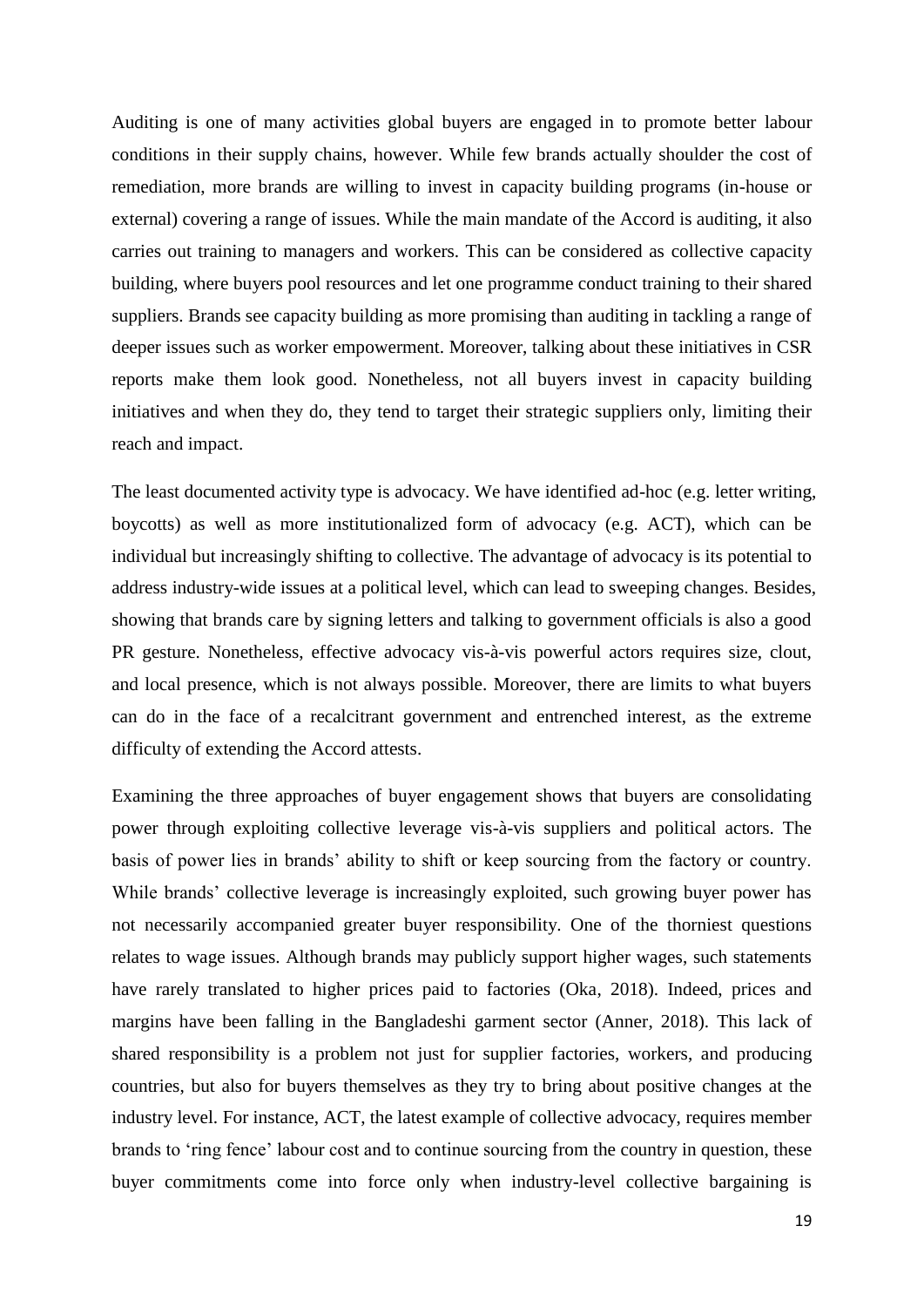actually concluded in the country, which has not yet happened. Given brands' questionable track record of keeping their pledges, government officials and industry associations are deeply sceptical of new and bolder initiatives such as ACT.

A key here is to understand the mixed effects buyers have on labour conditions on one hand, and the heterogeneity of buyers and their constraints on the other. 'WORKER ARTICLE' (this issue) shows that factories in Bangladesh which sell to European and American buyers have better social outcomes. However, buyers' power and sourcing practices have been identified as the main obstacle to improve labour conditions. Indeed, Anner (2018) argues that buyer consolidation and a 'sourcing squeeze' contributed to substandard working conditions and safety issues, culminating in the Rana Plaza disaster.

While brands are reluctant to discuss their responsibility to pay higher prices to factories or change sourcing practices, they do talk about different kinds of responsibility and pressure they are facing. Several firms, particularly German retailers mentioned they have responsibility toward low-income consumers to keep supplying cheap products and they are facing cut-throat competition. Such views appear to be more prominent in Germany, where online retailers and discounters reign and price competition is incredibly fierce. Nonetheless, market pressure especially coming from online retailers is threatening high street brands and retailers in the UK and Sweden alike, leading to bankruptcies in some cases.

In the context of such competitive market pressures, these firms are compelled to play a more active role in improving labour conditions in factories and countries they source from. This can create internal tensions between departments tasked with CSR responsibilities compared to staff whose focus is on meeting profit targets (Ashwin et al., 2019). Moreover, even wellintended firms struggle to coordinate across different functions within the organization. Amengual et al. (2019) exploit micro purchase data and show that even a retailer with a strong reputation for social sustainability fails to integrate compliance into sourcing decisions. Furthermore, different buyers are acting differently with some leading, others following, and the rest free-riding. Some leading brands appear to be exasperated, saying that even they cannot afford to shoulder the whole burden, calling for public regulation to level the playing field.

While the three sets of activities we have discussed have potential to improve labour conditions, buyers' responsibility fundamentally has to include self-regulation and selfalignment as well. Despite aforementioned challenges, buyers need to review their sourcing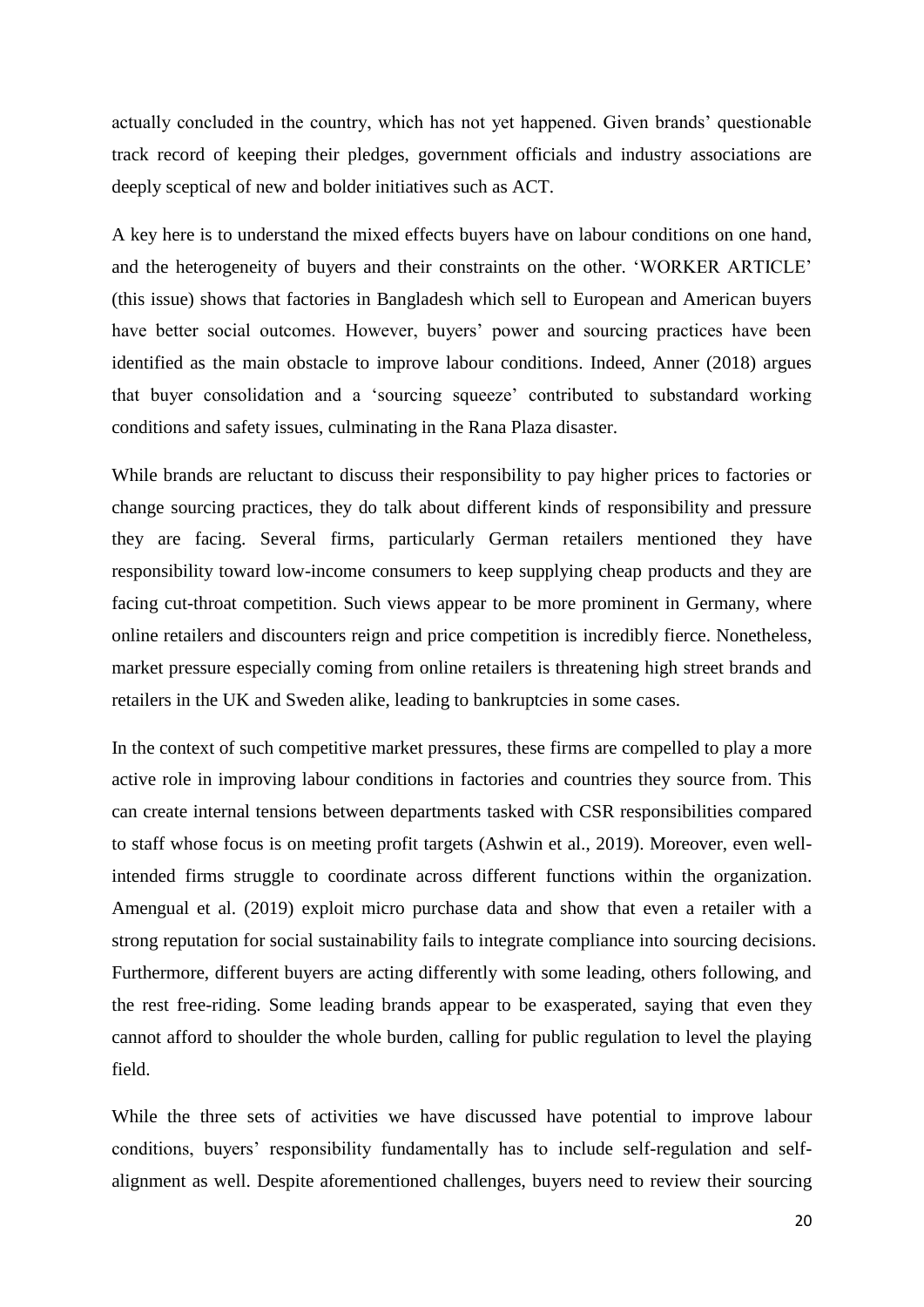behaviour that pushes down prices and shortens lead time, which are currently used alongside extensive investment in programmes designed to pull conditions up.

## **CONCLUSION**

The Rana Plaza disaster has led to soul-searching and experimentation with new approaches among garment brands. This article has identified three approaches (auditing, capacity building, and advocacy) and the emerging trend of exploiting collective leverage of buyers. Furthermore, we have richly illustrated how buyers perceive merits, challenges, power and responsibility as they engage in these activities aimed at improving labour conditions in their supply chains.

Our contributions to the literature are threefold. First, we contribute to the emerging literature on the Accord about its significance (or lack thereof) from buyers' perspectives. We have shown how the Accord is essentially an auditing approach but crucially with collective enforcement. Brands have 'discovered' their collective leverage through the Accord and come to exploit it in the Accord process and beyond. On the other hand, buyers' enhanced leverage has not been matched by greater responsibility. Few, if any brands assist remediating supplier factories with more orders or higher prices, while even fewer share the cost of the Accord-related remediation. While this is in line with the existing studies pointing out lack of shared responsibility (e.g. Barrett et al., 2018; Scheper, 2017), we have argued the Accord is one of many activities buyers are engaged in and that we need to take a holistic view to better understand buyers' perspectives, motivations, and constraints.

Second, we map a set of buyer activities covering not only auditing and capacity building, but also the often neglected element of advocacy, identifying merits and demerits of each approach. The literature has often contrasted the compliance-oriented auditing approach with collaboration-commitment approach (e.g. Locke et al., 2009; Lund-Thomsen and Lindgreen, 2014) but overlooked the advocacy role of buyers. We build on Oka (2018)'s work on brand advocacy and identified different types, merits, and constraints. Moreover, we raise issues concerning the promise of capacity building in transforming the industry, given its limited up-take among brands and lack of willingness to invest beyond pilot projects. Future research could consider in what circumstances each of these approaches is best suited (Alexander, 2019a; Oka et al., 2019).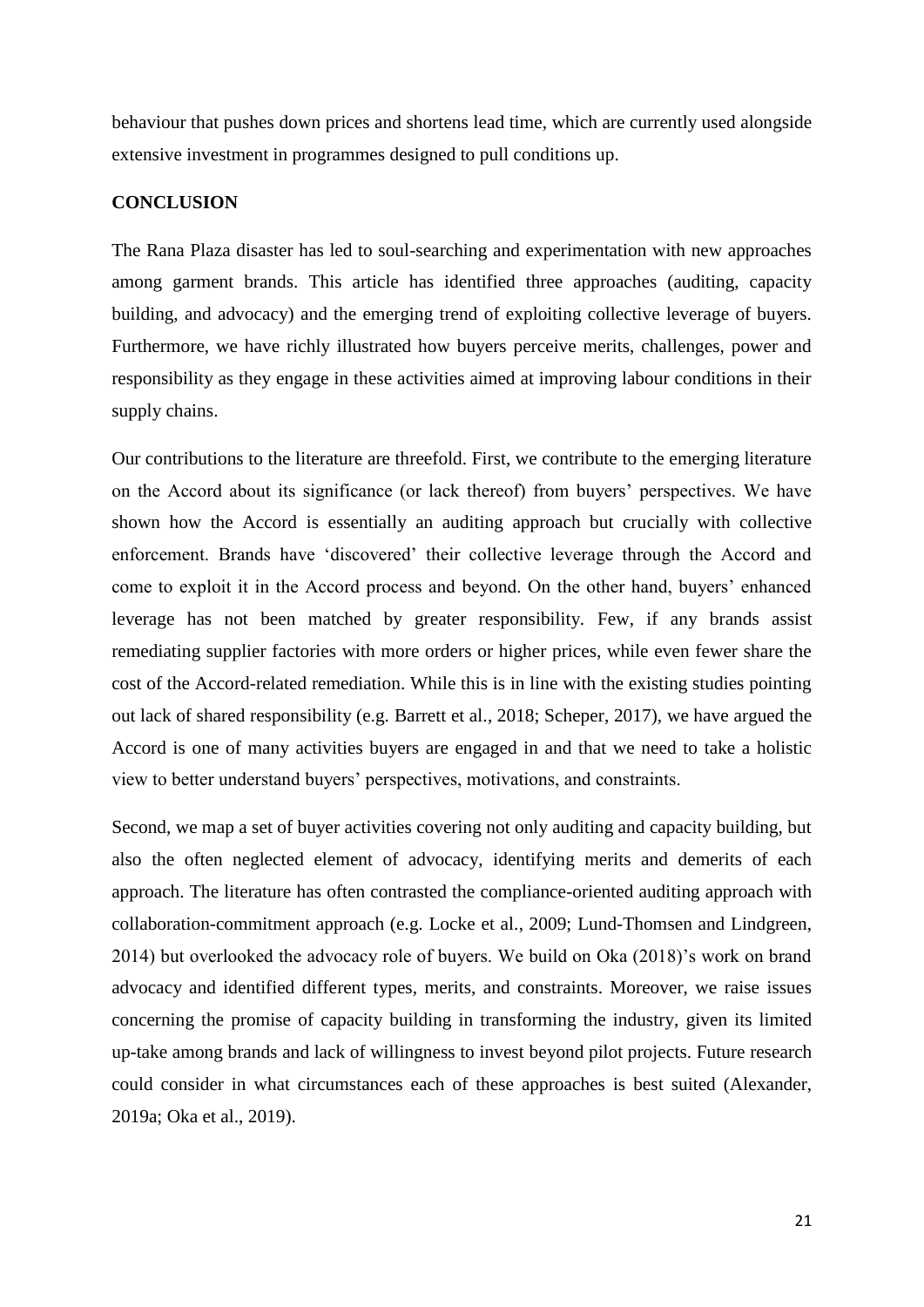Third, we paint a more nuanced picture of global buyers, who are far from homogeneous and monolithic, speaking to the emerging work on different groups of buyers engaging in collective initiatives such as the Accord and ACT (Ashwin et al., 2019; Huber and Schormair, 2019). Our study suggests that firm size, market segment, and market pressure importantly influence the kind and extent of activities buyers engage in, with larger and visible brands taking lead. Faced with free-riders in the industry, some leading buyers are calling for more regulation. Such voice from progressive businesses may lie behind the recent growth of national legislation in buying countries (e.g. France, Netherlands) obliging multinationals to disclose how they are addressing human rights risks in their global supply chains.

Proposed solutions to the problem of poor labour conditions in supply chains seem to converge on *sharing*. Scholars have called for shared problem solving (Locke et al., 2009), shared value with stakeholders (Soundararajan and Brown, 2015), shared responsibility (Barrett et al., 2018), and joint liability (Anner et al., 2013), urging buyers to share their power, knowledge, and value. While agreeing with all the above, we emphasize the need to share the burden across *all* buyers and not just a few leading buyers. Indeed, it is important to recognize the limits of buyer engagement, as it is only a subset of buyers that voluntarily opt in (Ahlquist and Mosley, 2018). We are closing a circle as corporations, which have been outsourcing production to less regulated environment, are starting to call for greater public regulation to level the playing field so that all businesses will be compelled to assume greater responsibility.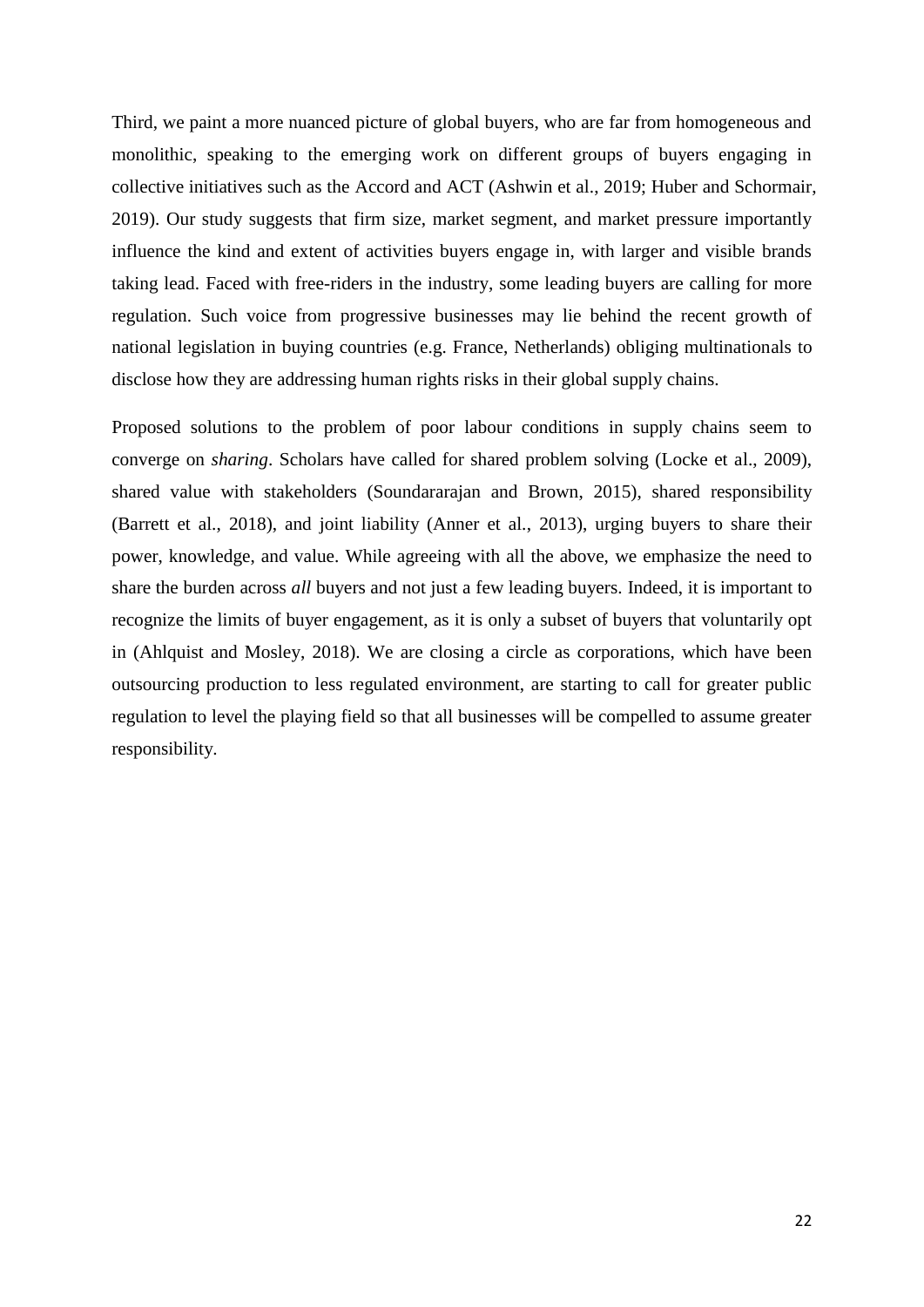## **REFERENCES**

AFL-CIO (2014) 'Responsibility Outsourced: Social Audits, Workplace Certification, and Twenty Years of Failure to Protect'. Washington: AFL-CIO.

Ahlquist, J. S. and L. Mosley (2018) 'Firm Participation in Voluntary Regulatory Initiatives: the Accord, Alliance, and US garment importers from Bangladesh'. Working Paper. Chapel Hill: The University of North Carolina at Chapel Hill.

Alexander, R. (2019a) 'Emerging Roles of Lead Buyer Governance for Sustainability Across Global Production Networks', *Journal of Business Ethics*.

Alexander, R. (2019b) 'Buyer-Driven Governance for Sustainability: Exploring Micro and Meso Governance in Outsourced Production'. Garment Supply Chain Governance Discussion Paper Series No. 02/2019. Berlin: Garment Supply Chain Governance Project.

Alexander, R., S. Ashwin, N. Egels-Zandén and N. Lohmeyer (2019) 'Understanding the Emergence of Supply Chain Governance Institutions in Liberal Market Economies and Coordinated Market Economies'. Paper presented at EGOS 2019, University of Edinburgh, Edinburgh (4–6 July).

Amengual, M., G. Distelhorst and D. Tobin (2019) 'Global Purchasing as Labor Regulation: The Missing Middle', *Industrial and Labor Relations Review*.

Anastasiadis, S., J. Moon and M. Humphreys (2018) 'Lobbying and the Responsible Firm: Agenda-Setting for a Freshly Conceptualized Field', *Business Ethics: A European Review* 27: 207–21.

Anner, M., J. Bair and J. Blasi (2013) 'Toward Joint Liability in Global Supply Chains: Addressing the Root Causes of Labor Violations in International Subcontracting Networks', *Comparative Labor Law & Policy Journal* 35(1): 1–44.

Ashwin, S., N. Lohmeyer and E. Schüßler (2019) 'Varieties of Policy-Practice Decoupling regarding Labor Standards in Global Garment Supply Chains: Comparing Lead Firms in Germany and the UK'. Paper presented at SASE 2019, the New School, New York City (27– 29 June).

Ashwin, S., C. Oka, E. Schüßler, R. Alexander and N. Lohmeyer (2019) 'Spillover Effects across Transnational Industrial Relations Agreements: The Potential and Limits of Collective Action in Global Supply Chains', *Industrial and Labor Relations Review*.

Azmeh, S. and K. Nadvi (2014) 'Asian Firms and the Restructuring of Global Value Chains', *International Business Review* 23(4): 708–17.

Barrett, P. M., D. Baumann-Pauly and A. Gu (2018) 'Five Years After Rana Plaza: The Way Forward'. New York: NYU Stern Center for Business and Human Rights.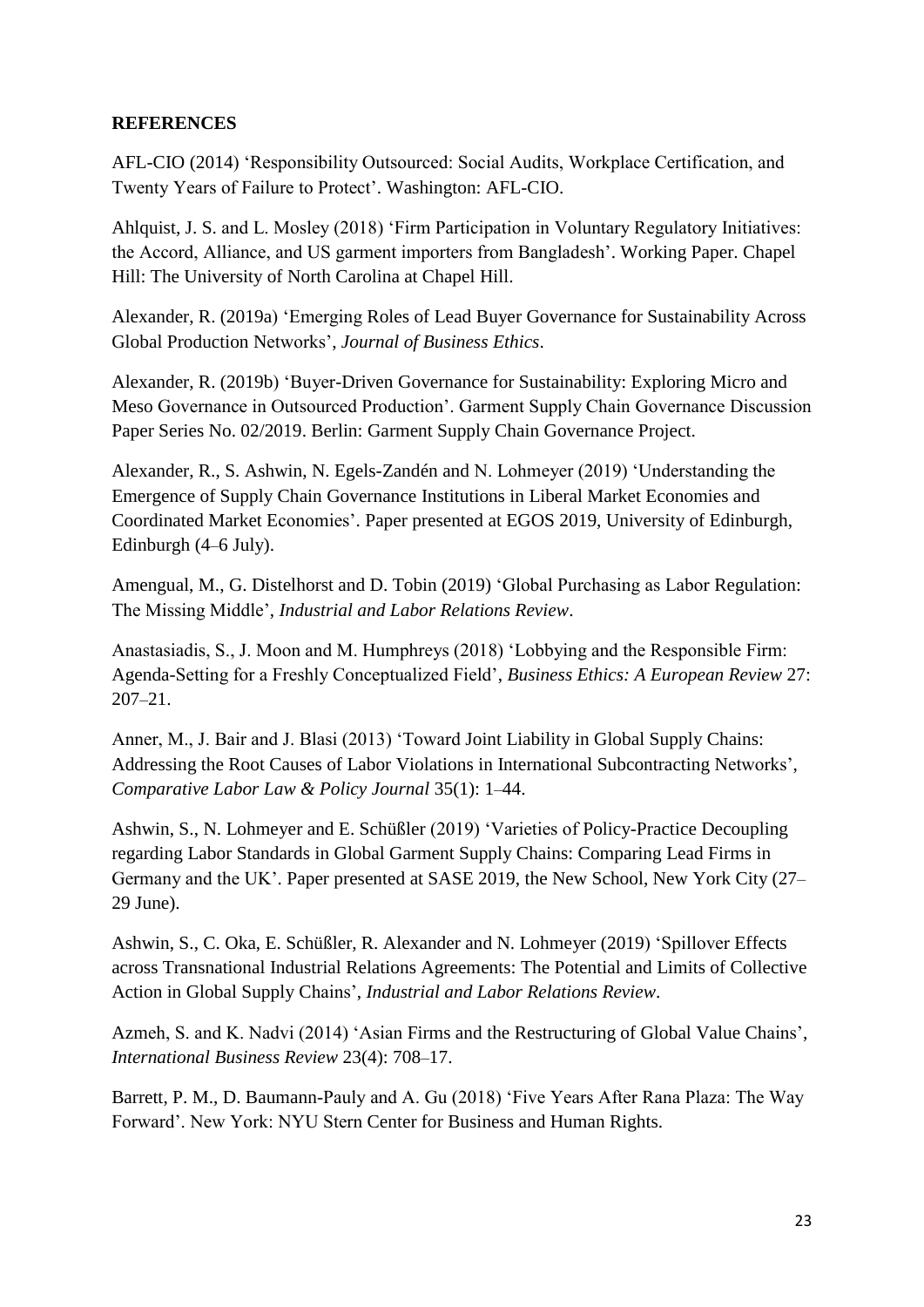Barrientos, S., G. Gereffi, and A. Rossi (2011) 'Economic and Social Upgrading in Global Production Networks: A Paradigm for a Changing World', *International Labour Review* 50(3-4): 319–40.

Bartley, T. (2003) 'Certifying Forests and Factories: States, Social Movements, and the Rise of Private Regulation in the Apparel and Forest Products Fields', *Politics & Society* 31(3): 433–64.

Coe, N. M., P. Dicken and M. Hess (2008) 'Global Production Networks: Realizing the Potential', *Journal of Economic Geography* 8(3): 271–95.

Distelhorst, G., J. Hinmueller and R. M. Locke (2017) 'Does Lean Improve Labor Standards? Management and Social Performance in the Nike Supply Chain', *Management Science* 63(3): 587–900.

Donaghey, J. and J. Reinecke (2018) 'When Industrial Democracy Meets Corporate Social Responsibility: A Comparison of the Bangladesh Accord and Alliance as Responses to the Rana Plaza Disaster', *British Journal of Industrial Relations* 56(1): 14–42.

Egels-Zandén, N. and H. Lindholm (2015) 'Do Codes of Conduct Improve Worker Rights in Supply Chains? A Study of Fair Wear Foundation', *Journal of Cleaner Production* 107: 31– 40.

Euromonitor (2019) 'Passport'. Online Database. https://www.portal.euromonitor.com/portal/magazine/homemain

Gereffi, G. and F. Mayer (2005) 'Lecture 3. Globalization and the Demand for Governance', in G. Gereffi (ed.) *The New Offshoring of Jobs and Global Development*, pp. 39–65. Geneva: International Labor Organization.

Huber, K. and M. J. Schormair (2019) 'Progressive and Conservative Firms in Multistakeholder Initiatives: Tracing the Construction of Political CSR Identities within the Accord on Fire and Building Safety in Bangladesh'. *Business & Society*.

Jenkins, R., R. Pearson and G. Seyfang (2002) *Corporate Responsibility and Labour Rights: Codes of Conduct in the Global Economy*. London: Earthscan.

'WORKER ARTICLE' (this issue) 'NAME'

LeBaron, G. and J. Lister (2015) 'Benchmarking Global Supply Chains: The Power of the "Ethical Audit" Regime', *Review of International Studies* 41: 905–24.

Locke, R., M. Amengual and A. Mangla (2009) 'Virtue Out of Necessity? Compliance, Commitment, and the Improvement of Labor Conditions in Global Supply Chains', *Politics & Society* 37(3): 319–51.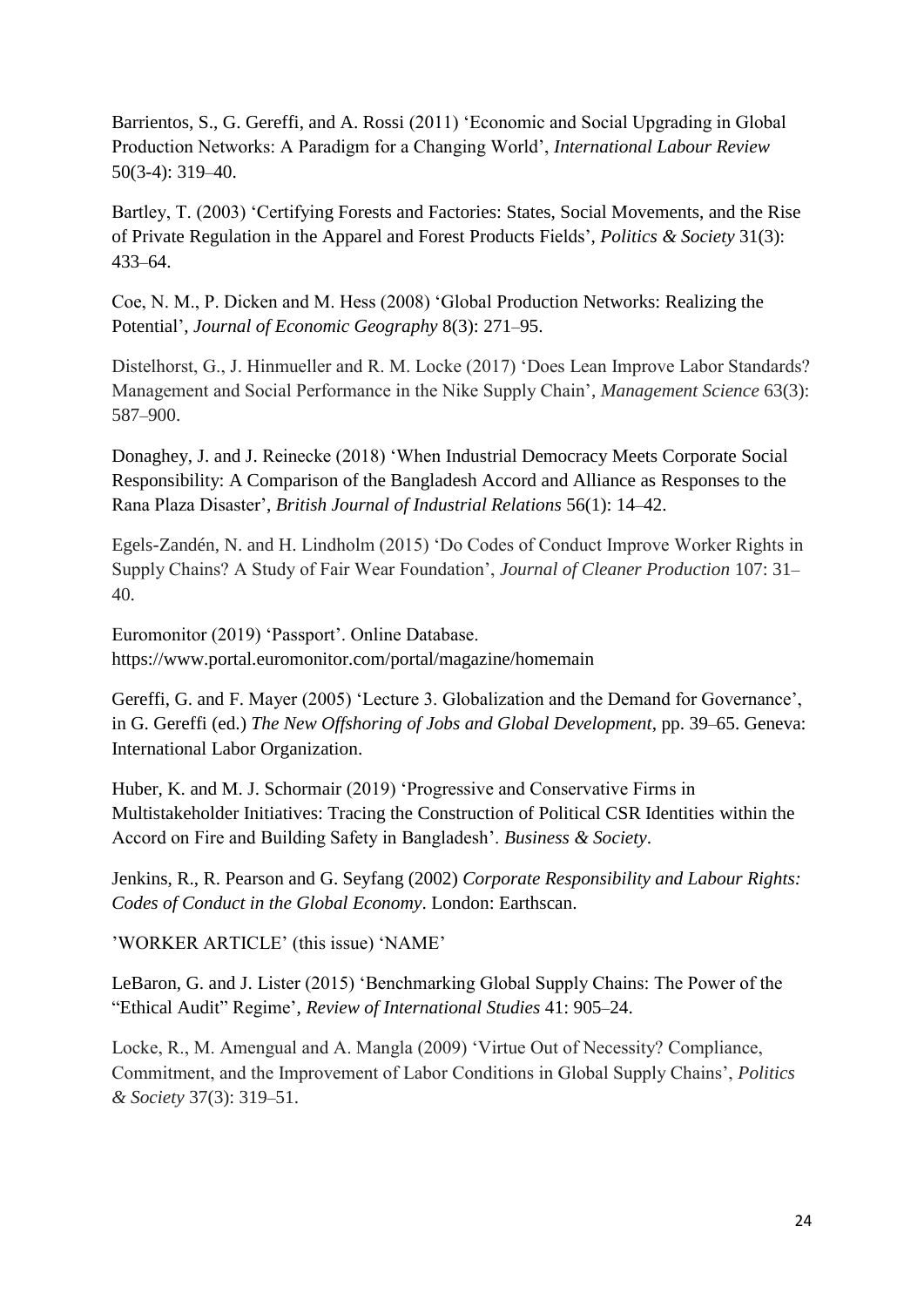Lund-Thomsen, P. and A. Lindgreen (2014) 'Corporate Social Responsibility in Global Value Chains: Where are We Now and Where are We Going?', *Journal of Business Ethics* 123(1): 11–22.

Marketline (2018a) 'Apparel Retail in Germany'. Reference Code: 0165-2005. Manchester, London, Sydney, New York: Marketline.

Marketline (2018b) 'Apparel Retail in Sweden'. Reference Code: 0181-2005. Manchester, London, Sydney, New York: Marketline.

Marketline (2018c) 'Apparel Retail in the United Kingdom'. Reference Code: 0183-2005. Manchester, London, Sydney, New York: Marketline.

Merk, J. (2014) 'The Rise of Tier 1 Firms in the Global Garment Industry: Challenges for Labour Rights Advocates', *Oxford Development Studies* 42(2): 259–77.

Nadvi, K. (2008) 'Global Standards, Global Governance and the Organization of Global Value Chains', *Journal of Economic Geography* 8(3): 323–43.

Oka, C. (2010) 'Channels of Buyer Influence and Labor Standard Compliance: The Case of the Cambodian Garment Industry', in D. Lewin, B. E. Kaufman and P. J. Gollan (eds) *Advances in industrial and Labor Relations* 17, pp. 153–183. Bingley, UK: Emerald Group.

Oka, C. (2018) 'Brands as Labour Rights Advocates? Potential and Limits of Brand Advocacy in Global Supply Chains', *Business Ethics: A European Review* 27(2): 95–107.

Oka, C., N. Egels-Zandén and R. Alexander (2019) 'Beyond Workplace Compliance? Portfolios of Buyer Engagement in Labour Standards in Global Garment Production'. Paper presented at SASE 2019, the New School, New York City (27–29 June).

Orbis (2019) 'Orbis'. Online Database. https://neworbis.bvdinfo.com/version-2019718/Orbis/1/Companies/Search.

O'Rourke, D. (2003) 'Outsourcing Regulation: Analyzing Nongovernmental Systems of labor Standards and Monitoring', *Policy Studies Journal* 31(1): 1–29.

'FACTORY MANAGER ARTICLE' (this issue) 'NAME'

Raworth, K. and T. Kidder (2009) 'Mimicking "Lean" in Global Value Chains: It's the Workers Who Get Leaned On', in J. Bair (ed.) *Frontiers of Commodity Chain Research*, pp. 165–189. Stanford: Stanford University Press.

Riisgaard, L., P. Lund-Thomsen and N. M. Coe (2019) 'Multistakeholder Initiatives in Global Production Networks: Naturalizing Specific Understandings of Sustainability through the Better Cotton Initiative', *Global Networks*.

Ruwanpura, K. N. and N. Wrigley (2011) 'The Costs of Compliance? Views of Sri Lankan Apparel Manufacturers in Times of Global Economic Crisis', *Journal of Economic Geography* 11(6): 1031–49.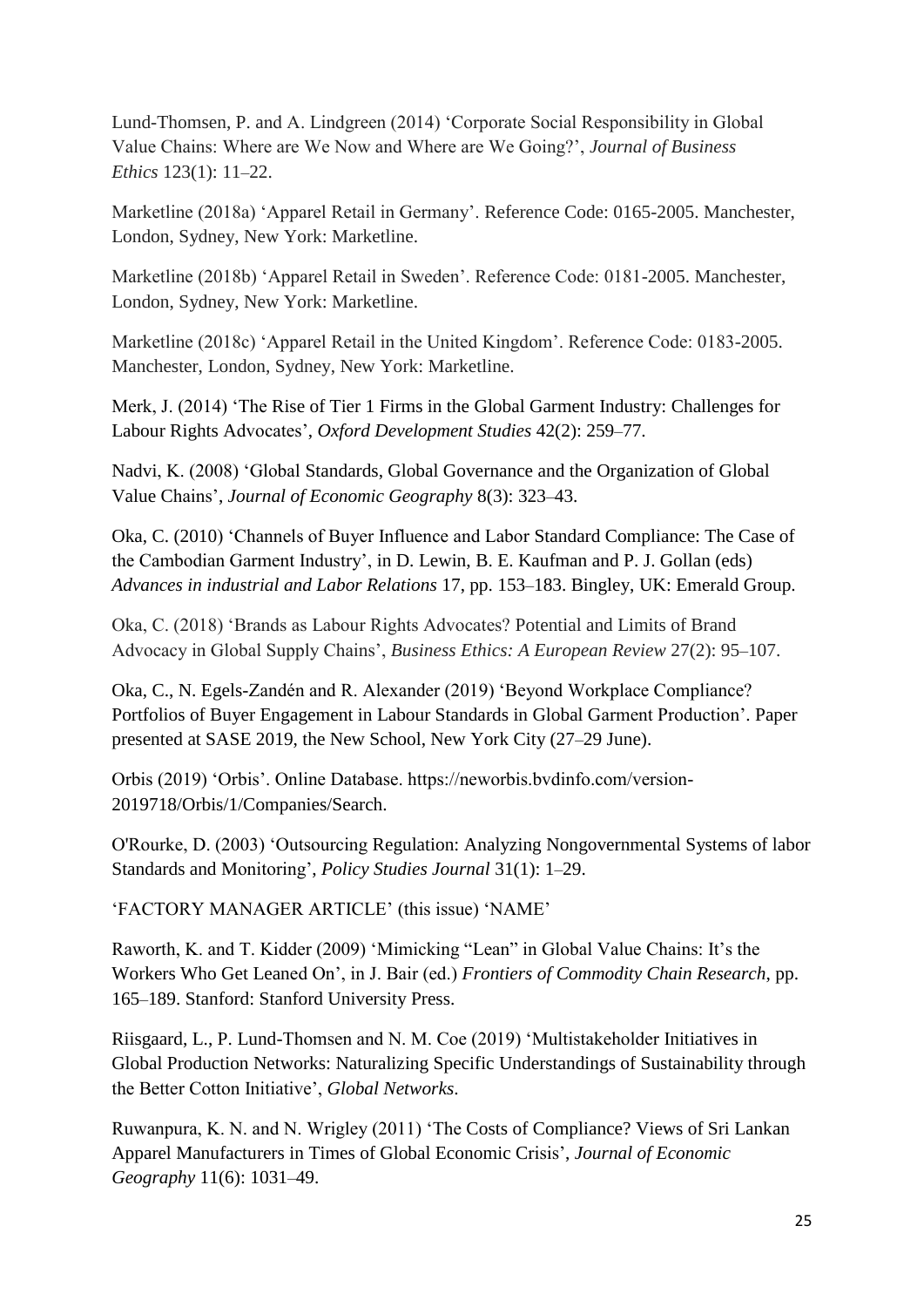Salminen, J. (2018) 'The Accord on Fire and Building Safety in Bangladesh: A New Paradigm for Limiting Buyers' Liability in Global Supply Chains?', *The American Journal of Comparative Law* 66(2): 411–51.

Scheper, C. (2017) 'Labour Networks under Supply Chain Capitalism: The Politics of the Bangladesh Accord', *Development and Change* 48(5): 1069–88.

Schrempf-Stirling, J. and G. Palazzo (2016) 'Upstream Corporate Social Responsibility: The Evolution from Contract Responsibility to Full Producer Responsibility', *Business and Society* 55(4): 491–527.

Schüßler E., S. J. Frenkel and C. F. Wright (2019) 'Governance of Labor Standards in Australian and German Garment Supply Chains: The Impact of Rana Plaza'. *ILR Review* 72(3): 552–79.

Soundararajan, V. and J. A. Brown (2016) 'Voluntary Governance Mechanisms in Global Supply Chains: Beyond CSR to a Stakeholder Utility Perspective', *Journal of Business Ethics* 134(1): 83–102.

Soundararajan, V., L. J. Spence and C. Rees (2018) 'Small Business and Social Irresponsibility in Developing Countries: Working Conditions and "Evasion" Institutional Work', *Business & Society* 57(7): 1301–36.

Tokatli, N. (2007) 'Networks, Firms and Upgrading within the Blue‐Jeans Industry: Evidence from Turkey', *Global Networks* 7(1): 51–68.

Turcotte, M. F., J. Reinecke and F. den Hond (2014) 'Explaining Variation in the Multiplicity of Private Social and Environmental Regulation: A Multi-Case Integration across the Coffee, Forestry and Textile Sectors', *Business and Politics* 16(1): 151–89.

UN Comtrade (2019). 'UN Comtrade Database'. Online Database. https://comtrade.un.org/.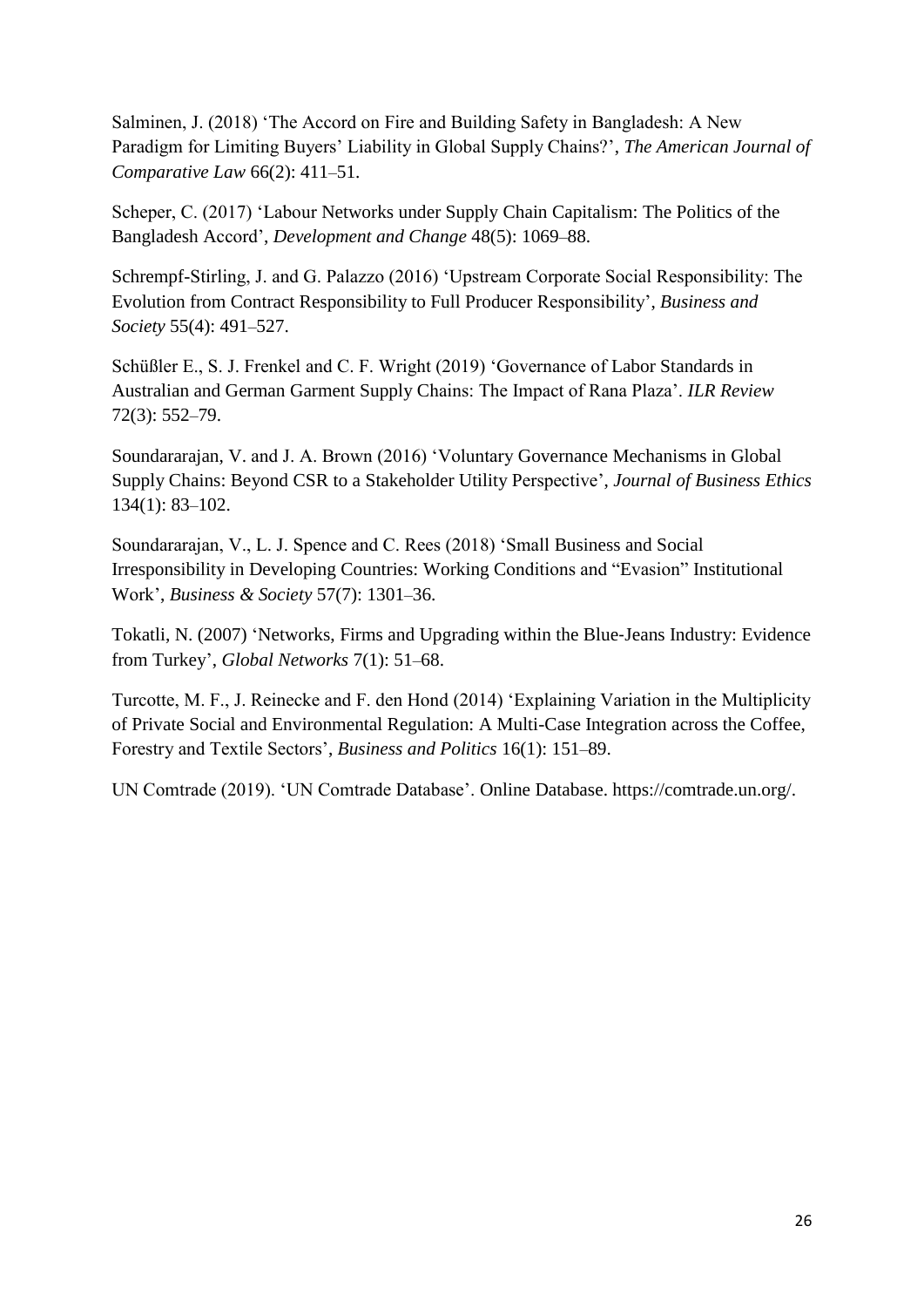|                         | <b>Top Companies</b><br>in Germany                                                                               | Company<br>Revenue<br>(US\$ billion) | German<br><b>Market</b><br>Share (%) | <b>Top Companies</b><br>in Sweden                            | Company<br>Revenue | <b>Swedish</b><br><b>Market</b><br><b>Share</b><br>(%) | <b>Top Companies</b><br>in the UK                    | Company<br><b>Revenue</b> | $\overline{\mathsf{UK}}$<br><b>Market</b><br><b>Share</b><br>(%) |
|-------------------------|------------------------------------------------------------------------------------------------------------------|--------------------------------------|--------------------------------------|--------------------------------------------------------------|--------------------|--------------------------------------------------------|------------------------------------------------------|---------------------------|------------------------------------------------------------------|
| $\blacktriangleleft$    | <b>H&amp;M Hennes &amp;</b><br>Mauritz AB<br>(Sweden)                                                            | 23.2                                 | 6.3                                  | <b>H&amp;M Hennes &amp;</b><br><b>Mauritz AB</b><br>(Sweden) | 23.2               | 9.8                                                    | Marks & Spencer<br>$Pic$ (UK)                        | 13.7                      | 6.1                                                              |
| $\overline{\mathbf{2}}$ | C&A Mode AG<br>(Belgium)                                                                                         | 3.0(2017)                            | 5.2                                  | Stockmann Oyi<br>Abp (Finland)                               | 1.17               | 5.1                                                    | Associated<br><b>British Foods Plc</b><br>(UK)       | 20.3                      | 5.4                                                              |
| 3                       | Tengelmann<br>Group, The<br>(mainly KiK<br>Textilien und<br>Non-Food GmbH<br>and Woolworth<br>GmbH)<br>(Germany) | $^\star$                             | 1.7                                  | Varner-Gruppen<br>AS (Norway)                                | 1.42(2017)         | 4.9                                                    | Next Plc (UK)                                        | 5.47                      | 5.1                                                              |
| 4                       | <b>Ernsting's Family</b><br>GmbH & Co KG<br>(Germany)                                                            |                                      | 1.6                                  | KappAhl Sverige<br>AB (Publ)<br>(Sweden)                     | 0.52               | 4.6                                                    | Arcadia Group<br>Ltd (UK)                            | $\star$                   | 2.8                                                              |
| 5                       | Otto Group<br>(Germany)                                                                                          | $\star$                              | 1.6                                  | Bestseller A/S<br>(Denmark)                                  | 3.65               | 2.7                                                    | Matalan Ltd (UK)                                     | 1.46(2017)                | 2.2                                                              |
| 6                       | <b>Takko Holding</b><br>GmbH<br>(Germany)                                                                        | $\star$                              | 1.5                                  | MQ Holding AB<br>(Sweden)                                    | 0.19               | 2.4                                                    | H&M Hennes &<br>Mauritz AB<br>(Sweden)               | 23.2                      | 2.1                                                              |
| $\overline{7}$          | Hugo Boss AG<br>(Germany)                                                                                        | 3.20                                 | 1.5                                  | adidas Group<br>(Germany)                                    | 25.3               | 2.1                                                    | New Look Group<br>Plc (UK)                           | 1.90(2017)                | 2.0                                                              |
| 8                       | S Oliver Bernd<br>Freier GmbH &<br>Co KG<br>(Germany)                                                            | 1.63(2017)                           | 1.4                                  | <b>RNB Retail &amp;</b><br><b>Brands AB</b><br>(Sweden)      | 0.25               | 1.7                                                    | Inditex, Industria<br>de Diseño Textil<br>SA (Spain) | 30.0                      | 1.3                                                              |
| 9                       | <b>Tchibo Holding</b><br>AG (Germany)                                                                            | 12.7 (2017)                          | 1.4                                  | Inditex, Industria<br>de Diseño Textil<br>SA (Spain)         | 30.0               | 1.6                                                    | <b>River Island</b><br>Clothing Ltd (UK)             | $\star$                   | 1.3                                                              |
| 10                      | Inditex, Industria                                                                                               | 30.0                                 | 1.4                                  | <b>Gina Tricot AB</b>                                        | 0.12               | 1.6                                                    | Nike Inc (USA)                                       | 36.4                      | 1.2                                                              |

*Table 1. 20 Top Garment Retailing Companies in Germany, Sweden, and the UK in 2018*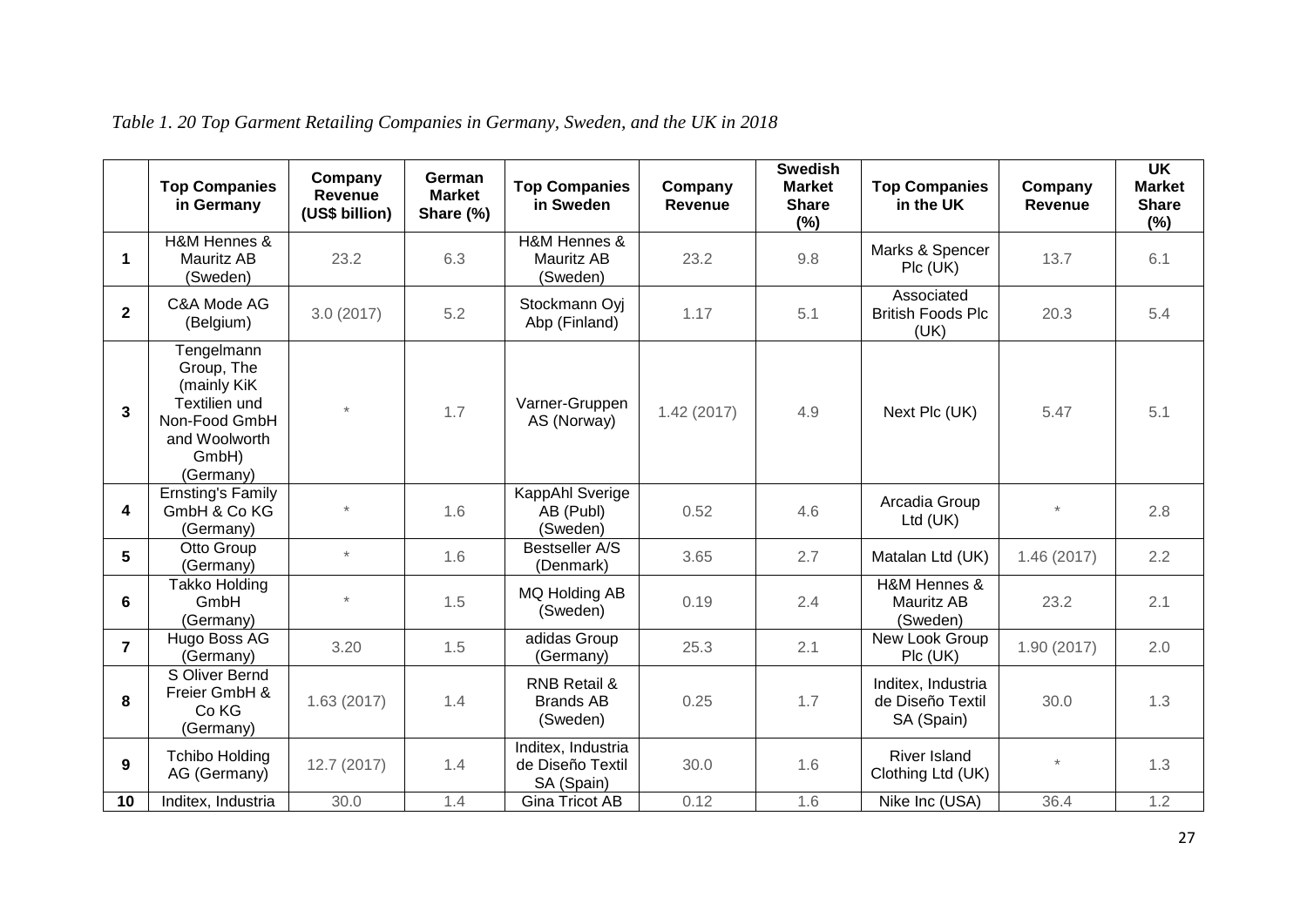|    | de Diseño Textil<br>SA (Spain)                                             |            |     | (Sweden)                               |            |     |                                    |            |     |
|----|----------------------------------------------------------------------------|------------|-----|----------------------------------------|------------|-----|------------------------------------|------------|-----|
| 11 | Gerry Weber<br>International AG<br>(Germany)                               | 1.04(2017) | 1.4 | Ralph Lauren<br>Corp (USA)             | 6.31       | 1.5 | adidas Group<br>(Germany)          | 25.3       | 1.1 |
| 12 | adidas Group<br>(Germany)                                                  | 25.3       | 1.4 | Nike Inc (USA)                         | 36.4       | 1.4 | PVH Corp (USA)                     | 9.66       | 0.9 |
| 13 | <b>Tom Tailor</b><br><b>Holding AG</b><br>(Germany)                        | 1.13(2017) | 1.3 | Lager 157 AB<br>(Sweden)               | 0.10       | 1.3 | The Edinburgh<br>Woollen Mill (UK) | 1.22       | 0.8 |
| 14 | PVH Corp (USA)                                                             | 9.66       | 1.2 | Maus Frères SA<br>(Switzerland)        | $\star$    | 1.2 | ASOS Plc (UK)                      | 3.14       | 0.7 |
| 15 | Associated<br><b>British Foods Plc</b><br>(UK)                             | 20.3       | 1.1 | Björn Borg AB<br>(Sweden)              | 0.08       | 1.0 | Hugo Boss AG<br>(Germany)          | 3.20       | 0.7 |
| 16 | New Yorker<br>Group-Services<br>International<br>GmbH & Co KG<br>(Germany) | $\star$    | 1.1 | Amer Sports Oyj<br>(Finland)           | 3.21       | 0.8 | Superdry Plc<br>(UK)               | 1.21       | 0.6 |
| 17 | <b>Esprit Holdings</b><br>Ltd (Germany)                                    | 1.97       | 1.0 | Levi Strauss &<br>Co (USA)             | 5.58       | 0.7 | Aurora Fashions<br>Ltd (Iceland)   | 0.75(2017) | 0.6 |
| 18 | Peek &<br>Cloppenburg KG<br>(Germany)                                      | $\star$    | 0.9 | Acne Studios AB<br>(Sweden)            | 0.23       | 0.7 | The Gap Inc<br>(USA)               | 16.6       | 0.5 |
| 19 | Marc O'Polo<br>Holding AG<br>(Germany)                                     | $\star$    | 0.6 | Craft of<br>Scandinavia AB<br>(Sweden) | 0.05(2017) | 0.7 | Boohoo.com Plc<br>(UK)             | 1.14       | 0.5 |
| 20 | <b>NKD Vertriebs</b><br>GmbH<br>(Germany)                                  | $\star$    | 0.6 | Canadian Tire<br>Corp Ltd<br>(Canada)  | 9.56       | 0.7 | <b>Ted Baker Plc</b><br>(UK)       | 0.842      | 0.4 |

\*Missing Data

Sources: Euromonitor 2019, Orbis 2019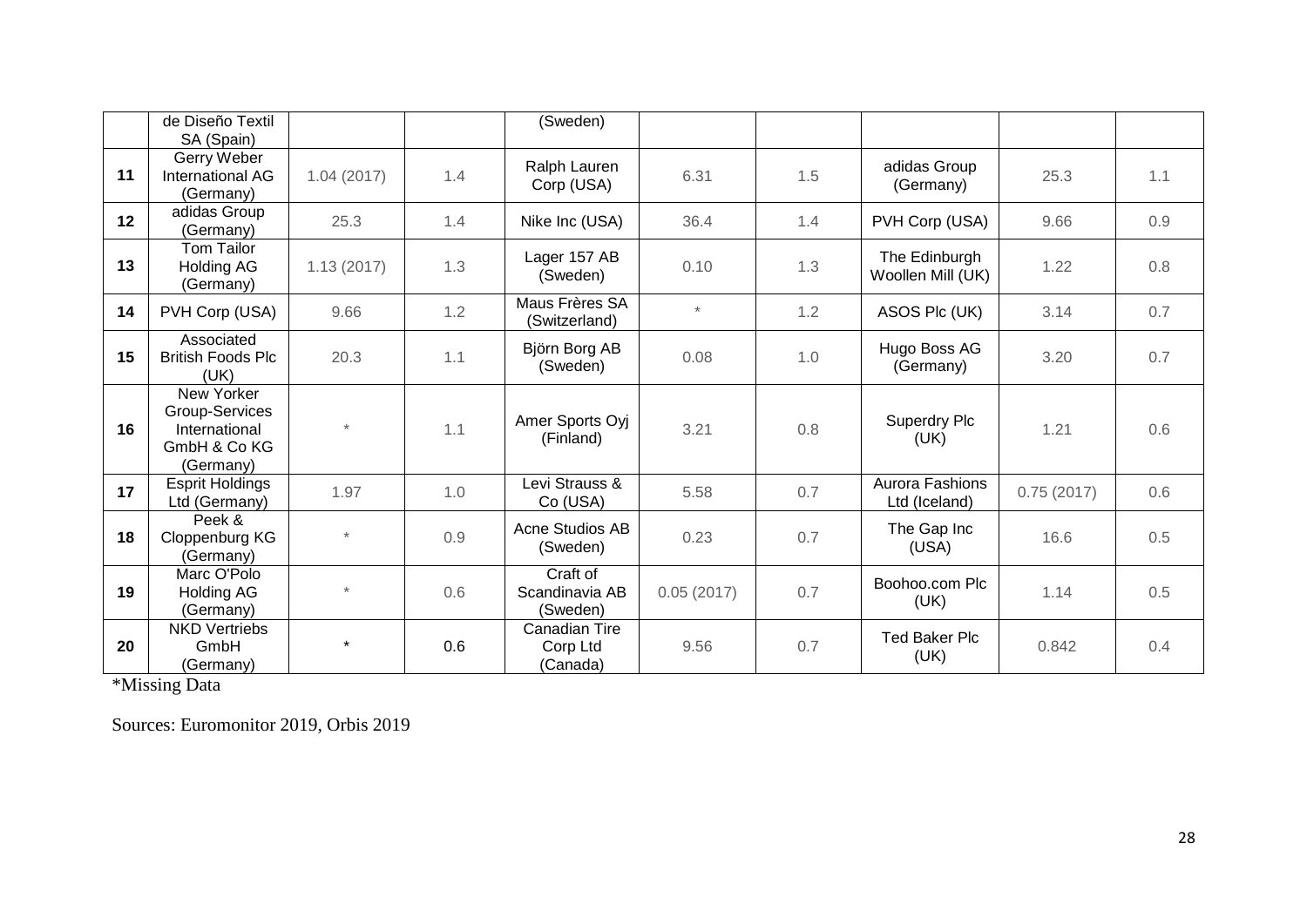

*Figure 1. 2017 Apparel Retail Distribution for Germany, Sweden and the UK* 

Source: Marketline 2018a, 2018b, 2018c

*Table 2. Top 5 Sourcing Location for Each Country in 2018*

|   | Germany's<br><b>Sources</b> | Value<br>(US\$ Million) | Sweden's<br><b>Sources</b> | Value<br>(US\$<br>Million) | UK's<br><b>Sources</b> | Value<br>(US\$ Million) |
|---|-----------------------------|-------------------------|----------------------------|----------------------------|------------------------|-------------------------|
| 1 | China                       | 6,940                   | China                      | 659                        | China                  | 3,736                   |
| 2 | Bangladesh                  | 4,652                   | Germany                    | 373                        | Bangladesh             | 2,483                   |
| 3 | Turkey                      | 2,781                   | Bangladesh                 | 351                        | Turkey                 | 1,298                   |
| 4 | Italy                       | 1,381                   | Denmark                    | 282                        | Italy                  | 1,088                   |
| 5 | India                       | 1,253                   | Netherlands                | 152                        | India                  | 1,018                   |

Source: UN Comtrade 2019